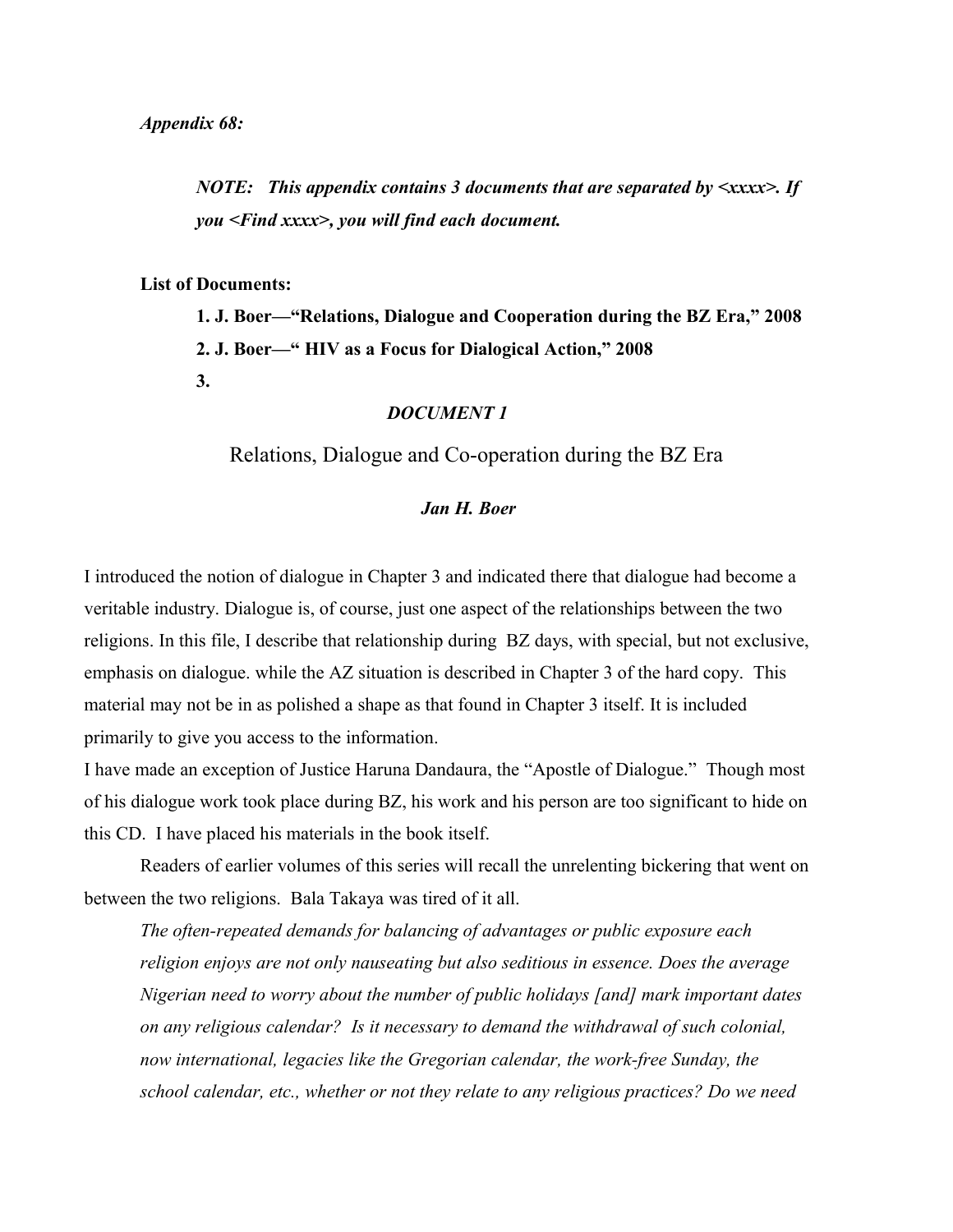*to count and balance the number of people of each religion serving in public offices, even when such persons were picked on their own merits, even persons who owe no allegiance to their religious organisations whatsoever?*[1](#page-1-0)

From his BZ perch, Danjuma Byang, in spite of the harsh words he had written about Muslim treatment of Christians, found good grounds for more amicable relationships. Adherents of both religions "need to remember the close affinity that exists between their respective religions. It can be the basis of closer co-operation. Both claim Abraham as a common ancestor. Both revere Jesus Christ greatly. They share many stories in their scriptures. Apart from the Appendix, Byang ended his book on a hopeful note. Referring to all his proposals scattered throughout this chapter, he concluded, "These are all areas that we can explore towards co-operation and dialogue. Such exercises can help us to live together in mutual respect and harmony. Let's try it."<sup>[2](#page-1-1)</sup>

Recommendations about relations with Muslims, as you can imagine, ran a wide gamut from aggressive hostility to amicable cooperation. Christians for the most part have always realized that the two must work together. E. Adeolu Adegbola of the ICS in Ibadan and my boss for nearly a decade, wrote a paper that, true to his nature, was full of ideas and practical suggestions. In terms of co-operation, he wrote:

*A government which undertakes to foster without controlling the advancement of religions ought to foresee and take into account the problems of religious freedom and the need for inter-religious cooperation. It is therefore proposed that the Constitution should provide for an inter-religious body or bodies with moral and legal competence to ensure that religious freedom as enshrined in the Constitution is protected, and where the freedom is infringed, to take appropriate action for a redress. It should also be part of the positive duty of the body on its Federal and State levels to promote an active interreligious cooperation in nation building. Religious groups should together search for a more adequate basis for their contribution to national development, should jointly bring their religious perspective of social concern to bear on development plans, and should cooperate to promote the spirit of selfless service and loyalty to God in the citizenry. Government money is probably better spent in fostering this inter-religious cooperation* 

<span id="page-1-0"></span><sup>1</sup>B. Takaya, 1992, p. 122.

<span id="page-1-1"></span><sup>2</sup>D. Byang, 1988, pp. 103-104. For his other suggestions, check "Byang" in the Index.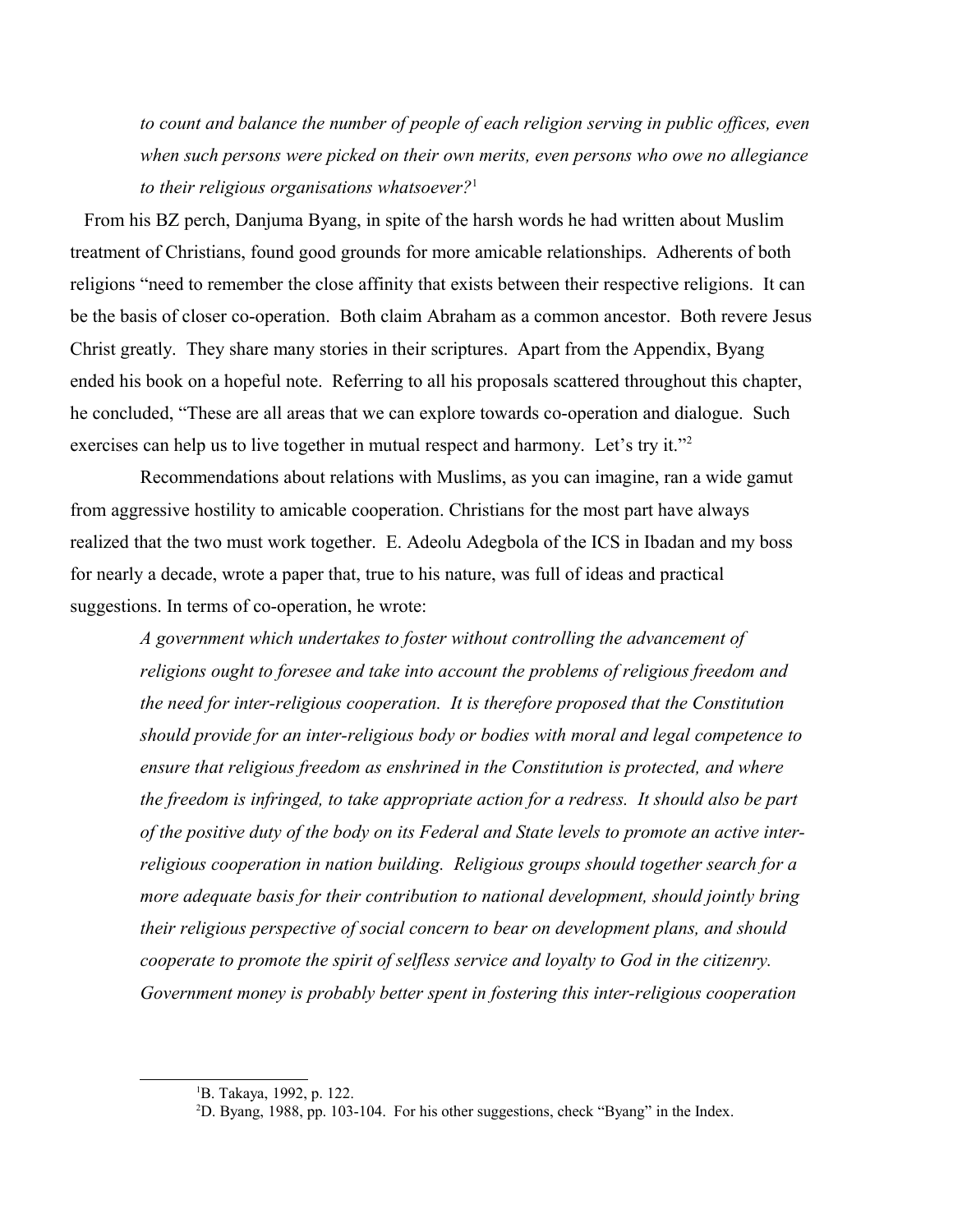# *than in advancing the practices of each individual religion. The new Constitution should provide the basis for this new possibility.*[3](#page-2-0)

A number of such bodies have been appointed since, but, because of their close association with the federal regime of the day, they were shortlived.

Pandang Yamsat, currently the President of COCIN, wrote a paper during his days at TCNN in which he suggested that Christians and Muslims should act in the interest of the unity of the nation. They "should agree and desist from the manipulation" of both sharia and secularism "in the interest of unity." "Nigerians have come of age and as such we must work out our own Constitution to suit our unique sensitivity to religion and life." If they are serious about their religions, then all Nigerians "must agree to turn over a new leaf for the good of all." Anything in the Constitution that can be supported by only one religion should be rejected by all. This holds for secularism and sharia both. Both religions should bring to the table things that are "vital to the faiths and will be of benefit to all Nigerians." Hence, Muslims must not insist on sharia, for that would amount to "a constitution within the Constitution to serve their own exclusive interests." Yamsat rejected calls for sharia come what may. "Threats like 'Either we have sharia in the Constitution or there shall be no Constitution or even peace in this country' are not only unwelcome but dangerous." He warned, "A Constitution for a sensitive and multi-religious Nigeria is an awesome task that must not be taken lightly, but must be addressed squarely, cautiously and faithfully, no matter how long it takes and how much it will cost," for this would constitute "the anchor of poor Nigerians on stormy days," their only refuge.<sup>[4](#page-2-1)</sup>

B. S. Wadumbiya, a Christian educator, finds that in Nigeria we "are too much ruled by our religious beliefs and philosophy." This brings problems because of the plurality of religions. We should therefore "all understand and obey the rules and regulations of the secular government for a better mutual understanding and peaceful co-existence. All groups and religions should be given their due rights, while discrimination should cease." His suggestions as to how to solve the religious crisis include the following: (1) All governments in Nigeria should keep their hands out of religious affairs; (2) Religions are to enjoy equal treatment; (3) There must be a clear demarcation between state and religion. In another lecture, Wadumbiya insists that the government should not be involved in any religious affairs such as pilgrimages and building houses of worship. These should be left to private religious bodies. The role of the government is

<span id="page-2-0"></span><sup>3</sup>E. A. Adegbola, Mar/77, p. 7. Also in J. Boer, 2006, vol. 5, appendix 6.

<span id="page-2-1"></span><sup>4</sup>P. Yamsat, n.d., p. 10.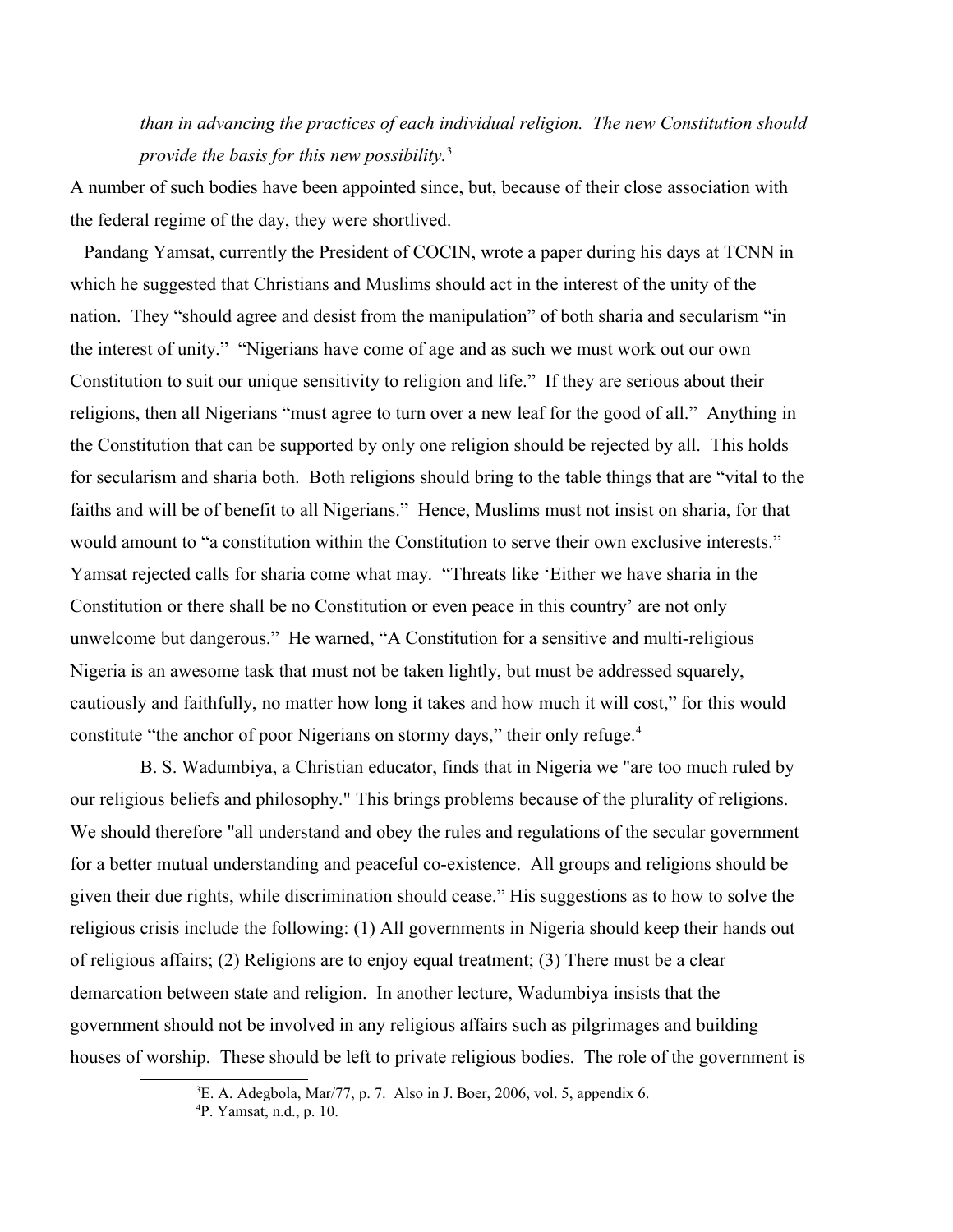to "promote religious harmony and mutual respect" by maintaining a peaceful atmosphere. All religions are to be treated equally.<sup>[5](#page-3-0)</sup>

In the 1987 meeting called by Mambula, it was agreed that it was "sensible to work with Muslims, as we cannot rule the nation without them."[6](#page-3-1) This would be true especially, of course, when Christians are in the majority.

Not all Christians have been positive towards dialogue. As among Muslims so some Christians used to refer to it contemptuously as a "dialogue of the deaf."[7](#page-3-2) Wilson Sabiya had problems with dialogue. Though he affirmed the principle, he did not think that Muslims had the right attitude for it. He presented a paper on the subject at a dialogue conference in 1993, held at TCNN, Bukuru, near Jos. In this article he first described the congenial atmosphere between Christians and Muslims that existed in his childhood days. Informal dialogue was taking place everywhere. After relationships became more difficult due to events described throughout this series, Christians continued to be "always ready for dialogue." However, it became increasingly difficult as the various governments in the country began to discriminate against Christians in favour of Muslims. Riots between the two religions made it even more difficult. The FG tried to organize an Advisory Council of Religious Affairs, but it soon stranded on the issue of leadership. Besides, dialogue requires mutual respect, something that Muslims do not have for Christians. In fact, they feel superior to Christians and consider themselves as the "natural leaders." Dialogue requires cooperation in society, which Muslims are not interested in, according to Sabiya. He concluded that "dialogue is relevant and necessary, but it is not practicable." He ended his lecture with the suggestion that the Interfaith Dialogue Centre "go into deep research to discover how we can make dialogue practicable, meaningful and fruitful."<sup>[8](#page-3-3)</sup> He presented the same paper a few months later at the First International Conference on Christian-Muslim Mutual Relations held in Miango, near Jos. That conference agreed on "the obvious and apparent difficulties in achieving sincere dialogue." They also agreed that the Centre should take up his challenge and that these

<span id="page-3-0"></span><sup>5</sup> B. Wadumbiya, 1991, pp. 4, 8; 1993, p. 24.

<span id="page-3-2"></span><span id="page-3-1"></span><sup>6</sup> J. Mambula, 29 June/87.

<sup>7</sup>S. Ilesanmi, 1997, p. 171. He borrowed the term from M. Kukah, *Religion and Politics in Northern Nigeria since 1960.* Unpublished Ph. D. thesis, University of London, 1989, p. 1. For Muslim usage of the same term see ch. 3, p..xxxx.

<span id="page-3-3"></span><sup>8</sup>W. Sabiya, 23 June/93. J. Boer, vol. 7, 2007, p. 279.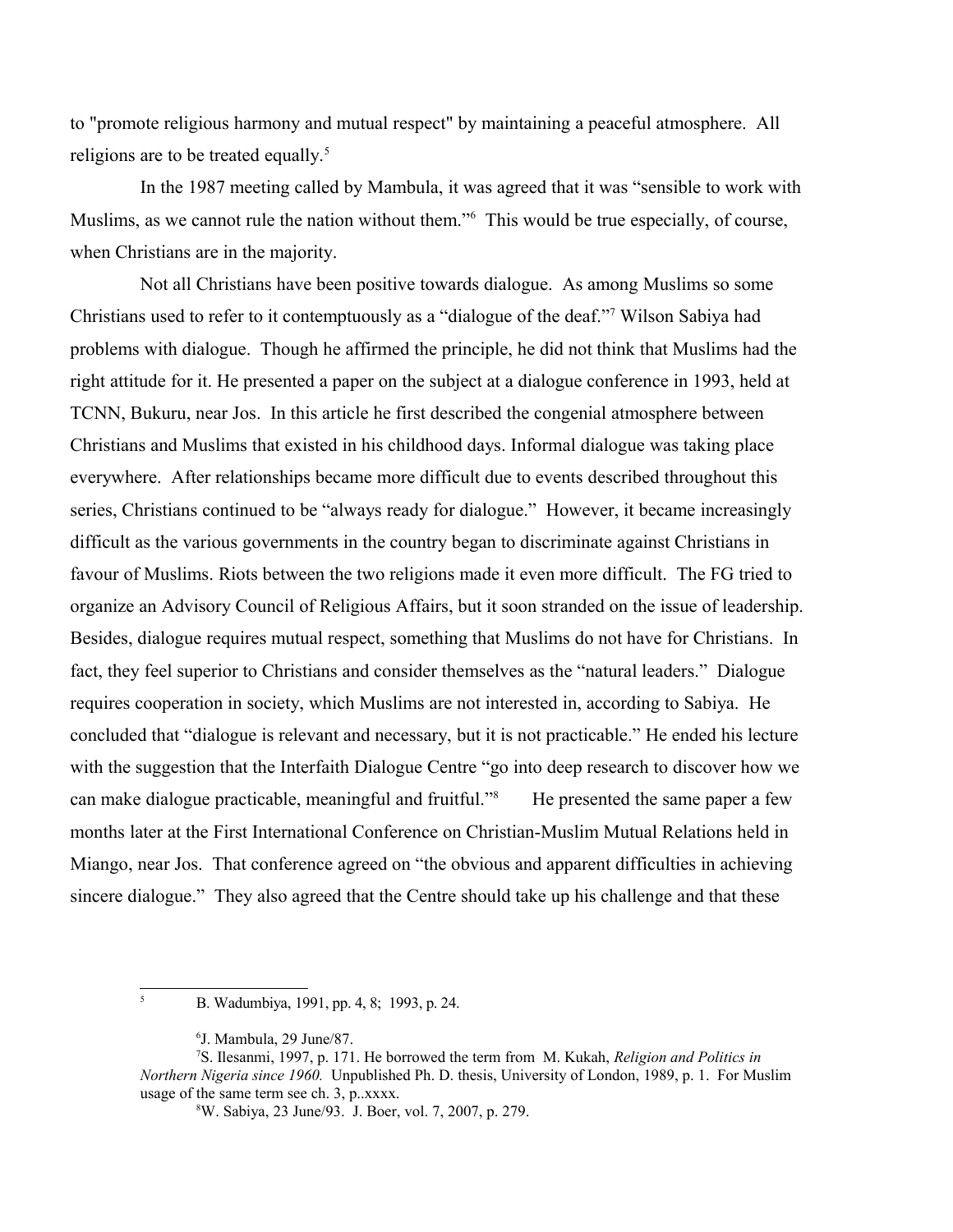difficulties should not discourage people.<sup>[9](#page-4-0)</sup> And with this encouragement, we move over to more positive voices.

In spite of Wilson's later hesitation about dialogue, in his earliest publication available to me, he spoke of discussions among religions. He suggested that "we can help the adherents of such religions to see how others understand their religion," provided they are "conducted with concern for the stability, unity and faith, peace and progress of our beloved country,"[10](#page-4-1) an important insight I have stated several times in earlier volumes.

During the BZ years, a number of Southern scholars, mostly Yoruba, wrote significant papers on dialogue and related topics. Prominent among them was the late Yoruba scholar Sam Babs Mala of the University of Ibadan. The lone Ibo I have come across is V. C. Chukwulozie of the University of Nigeria, Nsukka. Their papers were wide-ranging. Herewith a selective summary of their contributions.

Babs Mala began his lecture on "Christian-Muslim Dialogue" with reference to the dialogue programme of the World Council of Churches (WCC) that "sponsored dialogue among people of living faiths." He described it as a "genuinely open and free dialogue" that had the potential "of bringing together African Muslims and Christians in an atmosphere of love, respect for one another's faith, and actively engaged in trying to solve the burning issues of life." Mala then proceeded to explore "areas where dialogue can help eliminate tension in order to bring about the realisation of a truly united community of believers searching for the truth." Implicit in his discussion is the notion that dialogue covers the entire range of relationships between the two religions. It is not confined to explicit events organized specifically for purposes of dialogue. In the next few paragraphs I summarize selective features of dialogue as Mala described them and that I consider useful and relevant in our context. That excludes certain signals of relativism found in his papers.

It is interesting that Mala appeared not to share the notion of conflict between dialogue and proselytism that usually surfaces in discussions on such issues. Islam, according to him, got its foot in the West African door through dialogue that included proselytism and trade. Decisive factors were "the tolerance of traditional rulers and the gentle persuasion employed by Muslims." Trade "naturally led to increased communication" between them. Mala presented valuable history about early struggles about dialogue in which he especially highlighted the contradiction between

<span id="page-4-0"></span><sup>9</sup> International Conference, 2-6 Nov/93, p. 104.

<span id="page-4-1"></span><sup>10</sup>W. Sabiya, 1978. See J. Boer, vol. 7, 2007, p. 238.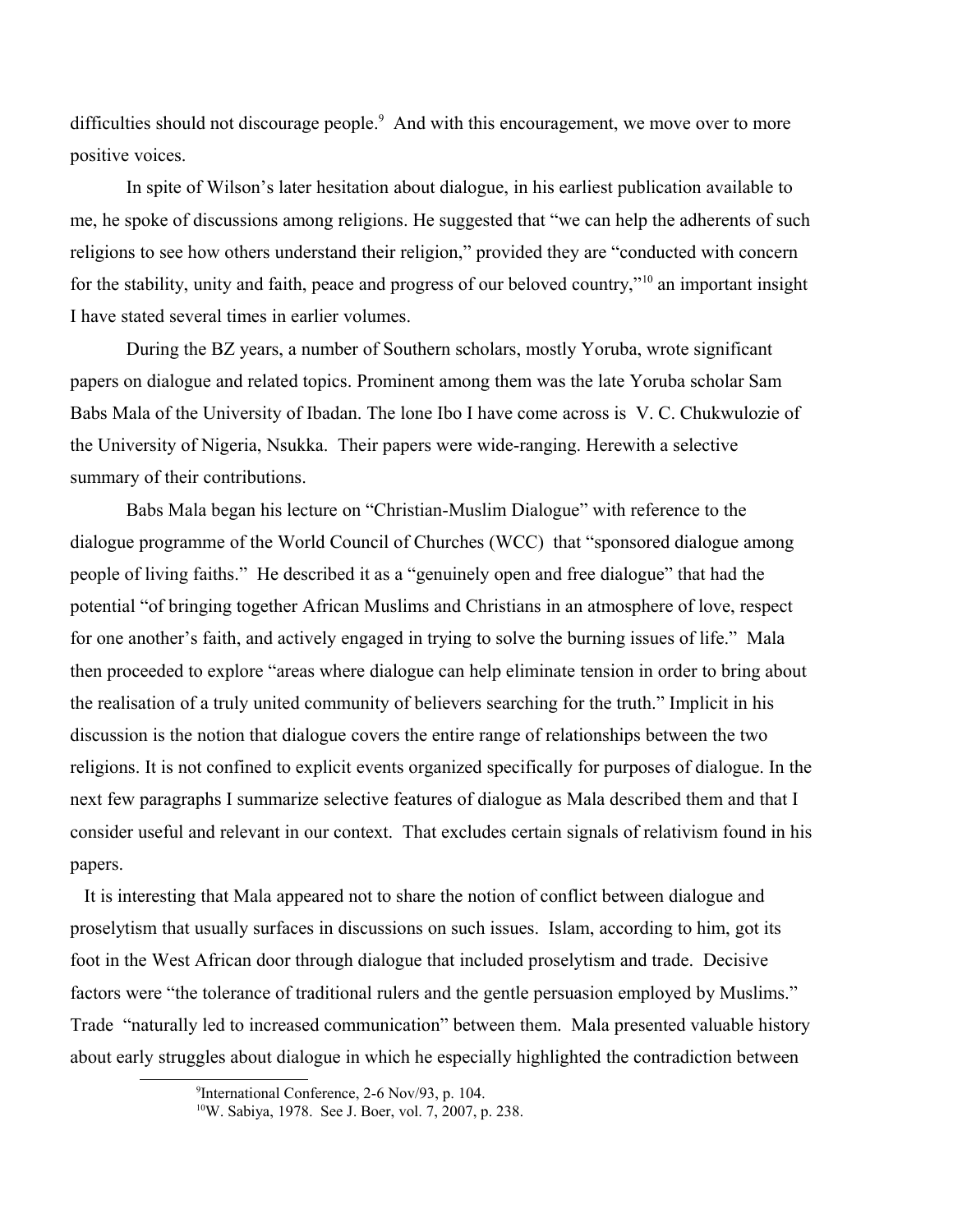the approaches of certain African missionary pioneers like James Johnson, Edward Blyden and Ajayi Crowther on the one hand and Western missionaries and colonizers. By independence, it was a mixed bag. There was a tension marked by mutual suspicion and hostility, but also cooperation between the religions in government, politics, trade and in social life. Nevertheless, mutual fear, hatred and suspicion dominated.<sup>[11](#page-5-0)</sup>

Mala cautioned that sometimes dialogue has led to "unwarranted self-criticism" on the part of some Christians for their historical participation in aggressiveness. Though self-criticism hasits place and is even a "necessary technique in dialogue," it "must not be pushed too far." It will "give Muslims the undue advantage of doubting our sincerity and the illiterate *malams* [Muslim teachers] a potent tool in their unnecessary attacks on and confrontation with Christians." And if I may add to this, self-critique in this context is useful and genuine only if it is mutual—but it seldom is!

Furthermore, though dialogue is not mission, according to Mala, it does not "presuppose neglect of mission." The real core of dialogue is "to be more open to other." But this "should not make us less committed to Christ. "Humility, love and concern for others as displayed by Christ Himself is what should be paramount in our minds when talking about dialogue." I find it interesting that Mala felt "it is up to us Christians to take the first step to initiate a dialogue." However, this does not rule out the possibility of the initiative coming from Muslims." The Qur'an authorises dialogue," but it limits "its scope very carefully." In fact, he pointed to various occasions where Muslims did take the initiative as in, among others, the "Islam-Christian Congress in Cordova, Spain. Similarly in Tunisia and in October, 1974, a visit of a delegation of Saudi Ulama to Geneva. Unfortunately, he does not explain why Christians ought to take the initiative.

A number of crucial principles of dialogue are the motivation of love, willingness to learn from each other, avoidance of denunciation and blame, abstention from injuring each other. Here he condemned, for example, an incident he witnessed where a group of Christians in front of some Muslim *malam's* house in Jos were "hurling abusive language and assuring him of everlasting fire if he does not repent now." On the other side, Christians were not allowed to live in the centre of Bauchi town because of the Muslim fear of being polluted by Christians. "Our sacred books contain copious examples of toleration of one another."

<span id="page-5-0"></span><sup>&</sup>lt;sup>11</sup>B. Mala, "Christian-Muslim...," pp. 1-8.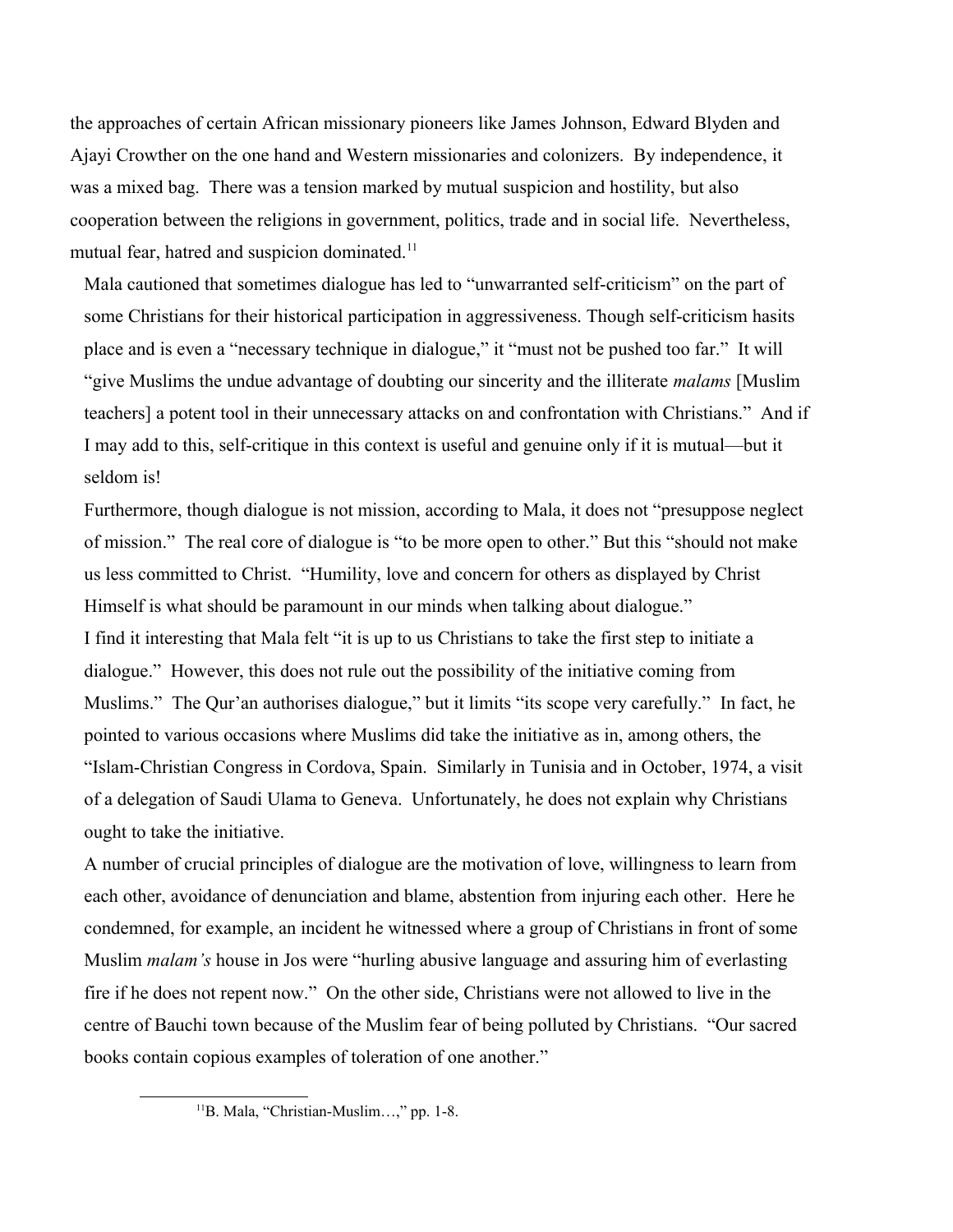Mala then embarked on an exploration of various topics and activities that might be covered in dialogue. They include issues like the community versus the individual, holding joint prayers, exchange of goodwill messages at feasts, exchanging information and research in the context of centres established for such purposes, joint publications, teaching of the two religions in schools, challenging situations of injustice and other forms of suffering.[12](#page-6-0) In his 1992 paper, he enlarges on this feature. Quoting from the ecumenical Indian dialogue leader, S. J. Samartha, he called upon both religions "to take a firm stand together on the side of the poor, exploited and oppressed in their struggle for social and economic justice" as a "significant contribution religions can make to the search for a most just global community." Mala considered this a "clarion call" to the Nigerian faithful, where "verbal or written proclamations or declarations of support for peace without active involvement to create conditions for peace and work for peace" are common, a tendency to which I have also called attention elsewhere.

Again following Samartha, he recommended dialogue for "providing significant opportunities 'to demonstrate how people of different religious persuasions can live and work together in a manner which goes beyond mere co-existence to the sharing of community life in all its aspects.'" Both religions had "yet to make a very serious and genuine effort to engage in true dialogue." This was a dangerous failure, for there were "powerful skeptics within and outside the two religions, who consider Islam and Christianity irrelevant in the desire for peace" because of a dismal record of intensifying conflicts and dividing people." Religious leaders from both sides must heed these warnings and "start *now* to utilize their various institutions to plan for and execute inter-religious dialogue meetings." They should do so "without government pressure as in the [FG's] Advisory Council on Religious Affairs."

A related joint effort should be to "maintain constant vigil against the misuse of power, be it of a state" or economic powers or "the power of religion itself, its institutions, authority and affluence with a sense of self-sufficiency and exclusively marching forward while rejecting fellow pilgrims on the way." Muslims and Christians must bear "in mind the guilt of religious bodies in this regard." "The resources of Christians and Muslims are richly and firmly based in their scriptures."<sup>[13](#page-6-1)</sup>

<span id="page-6-0"></span><sup>&</sup>lt;sup>12</sup>Unfortunately, though the paper continues, that is the end of the pages in my possession. All attempts to contact Mala have failed.

<span id="page-6-1"></span><sup>13</sup>S. B. Mala, 1992, pp. 104-105.. S. J. Samartha, *Courage for Dialogue: Ecumenical Issues in Interreligious Relationships.* Geneva: World Council of Churches, 1981, pp. 124-126.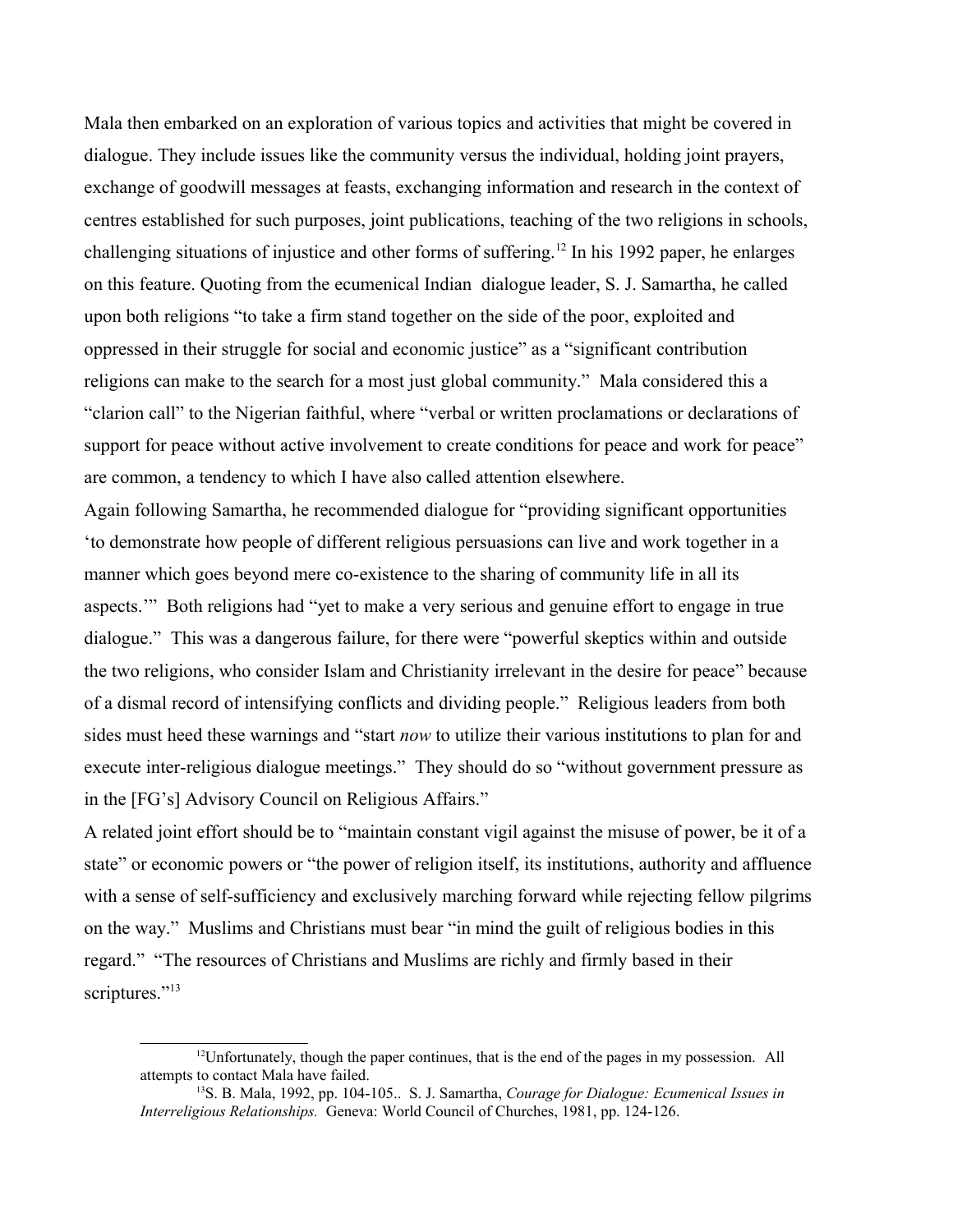V. C. Chukwulozie disseminated an undated lecture on dialogue that I introduced in Chapter 3 under the section on "Dialogue." I will summarize selected parts of it at some length. His aim was "to examine the various ways in which religions can begin a dialogue, thus contributing towards achieving true national unity." At the same time he described the context in which he presented his lecture as pluralistic, peaceful and tolerant. "Tolerance in religious matters is a feature of our life that often impresses foreigners," he asserted.<sup>[14](#page-7-0)</sup> "The time has come," he proposed, "to go beyond this mutual tolerance and engage in real dialogue, if we are to make progress at mutual understanding and national harmony." It would appear that his description of Nigeria's tolerance was less a matter of fact than an effort to create a positive and receptive mood among his audience.

Chukwulozie spoke about different levels of dialogue. Being a Catholic, it was natural to him to give pride of place to the clergy. Everyone is called to dialogue, but he should recognize his proper place and the limits of his capacity. Dialogue is to be conducted "in a spirit of fraternal charity and intellectual honesty," but since it easily degenerates into controversy and "sharp exchange of views where one's most cherished beliefs are concerned, this type should be engaged in only by experts such as priests and others theologically trained. It requires "a mind at the full strength of its powers" and a "sensibility engaged in and enriched by the coherent multiplicity of the Christian tradition." He emphasized the need for openness to the contemporary world and a readiness to learn not only from Christian colleagues and tradition, but also from Muslims. It is possible that "some new aspects will be revealed to us by our discussion with out non-Christian brethren. So, we should come to the dialogue with open minds to receive all the new aspects of the Truth which the Lord may be showing us by means of the dialogue. It may well be that by the grace of God which is in them, they are emphasising some aspects of Christian Truth which are providentially suited to our times."

First of all, dialogue is not a matter of philosophical or religious systems so much as one of relationships. Comparing systems is not dialogue, since it does not "lead to an encounter. Ideas may be compared, but that does not established relationships between either people or with God. We usually "find it much easier to study religious systems or to compare one social-cultural environment with another than to contact the people living within these systems." Doing so is not illegitimate, but it is not dialogue because of relationship vacuum.

<span id="page-7-0"></span> $14$ Chukwulozie's paper is undated. His reference to Benue-Plateau State (p. 12) and to a 1974 date (p. 15) places his paper in the second half of the 1970s.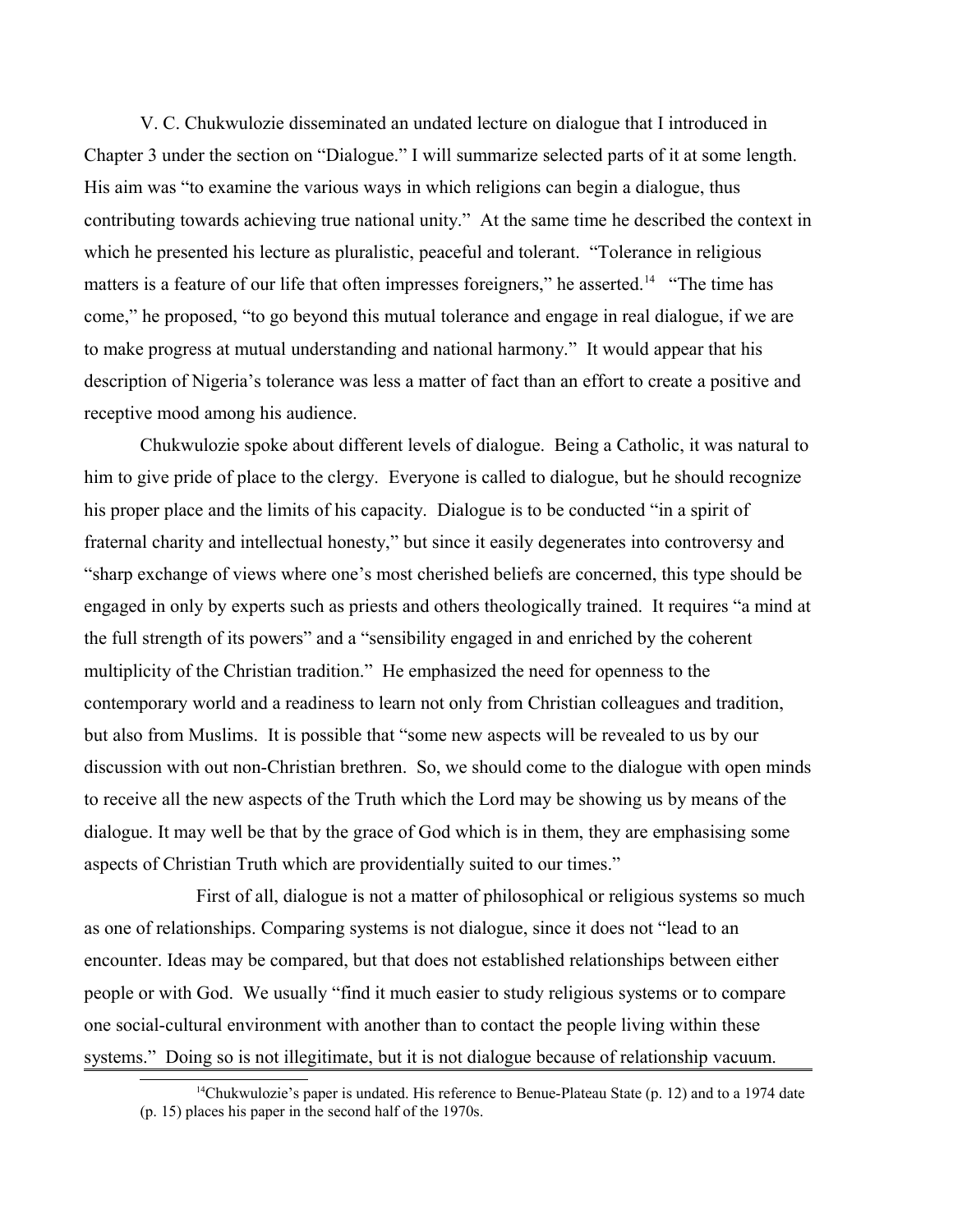These afore-mentioned relationships are at two levels. There is that personal contact between individual humans. It is meant to facilitate "encounter of minds" with a view to "lessening prejudice and eliminating obstacles" to understanding. But that relationship presupposes a relationship with God. "This is an intimate and deep relationship, which is difficult to analyse, but which is the basis of all dialogue, particularly religious dialogue. It is a relationship which is extremely important for us all, as it establishes the fundamental link uniting every intelligent being with the supreme Truth and ultimate Goodness which for us means God Himself."

Dialogue must deal with current reality, "with the real problems of life and is actively engaged in trying to solve them." "Man as he is today and as he would like to be is both the subject and the object of every form of dialogue." "We should not waste our time bemoaning our past history and emphasising our past hatreds and bitterness. We should rather seek to repair whatever was not good by removing prejudices and other offending characteristics on both sides."

Chukwulozie preferred dialogue to concentrate on current common problems like materialism, secularisation, abortion, nepotism, bribery and corruption. "Surely these are enough problems to exercise any mane of faith. The dialogue can afford us all a common platform, where we can concert measures to meet these and many other evils plaguing society today." Perhaps it could be said that Chukwulozie preferred working dialogue to talking dialogue.

Furthermore, dialogue presupposes a sharing of the lives of our dialogue partners. This is a fundamental feature all too often ignored. "We must admit hat all too often both Christians and Muslims are strangers to each other. Few have taken a real interest in the other. We must break down this wall, if real dialogue is to be possible. Until this has been done, no intellectual knowledge of each others' faith or ideology will be productive of much good."

At this point, Chukwulozie asked, "In what spirit then must this task be undertaken?" Somewhat contrary to earlier statements of his, he acknowledged that the relations have "too often been marred by opposition and conflict. The two communities have tended to go their own separate ways." To rectify that situation, he charged that *Christians must take the first step* "under the impulse of divine hope." Dialogue "must lead to some soet of communion of mind and heart. Without a minimum of goodwill towards others and sympathy with them, there cannot be any real dialogue." In addition, participants must have "sufficient knowledge" of each others' culture, language, values, etc. and not be satisfied with outmoded ideas about the other. "We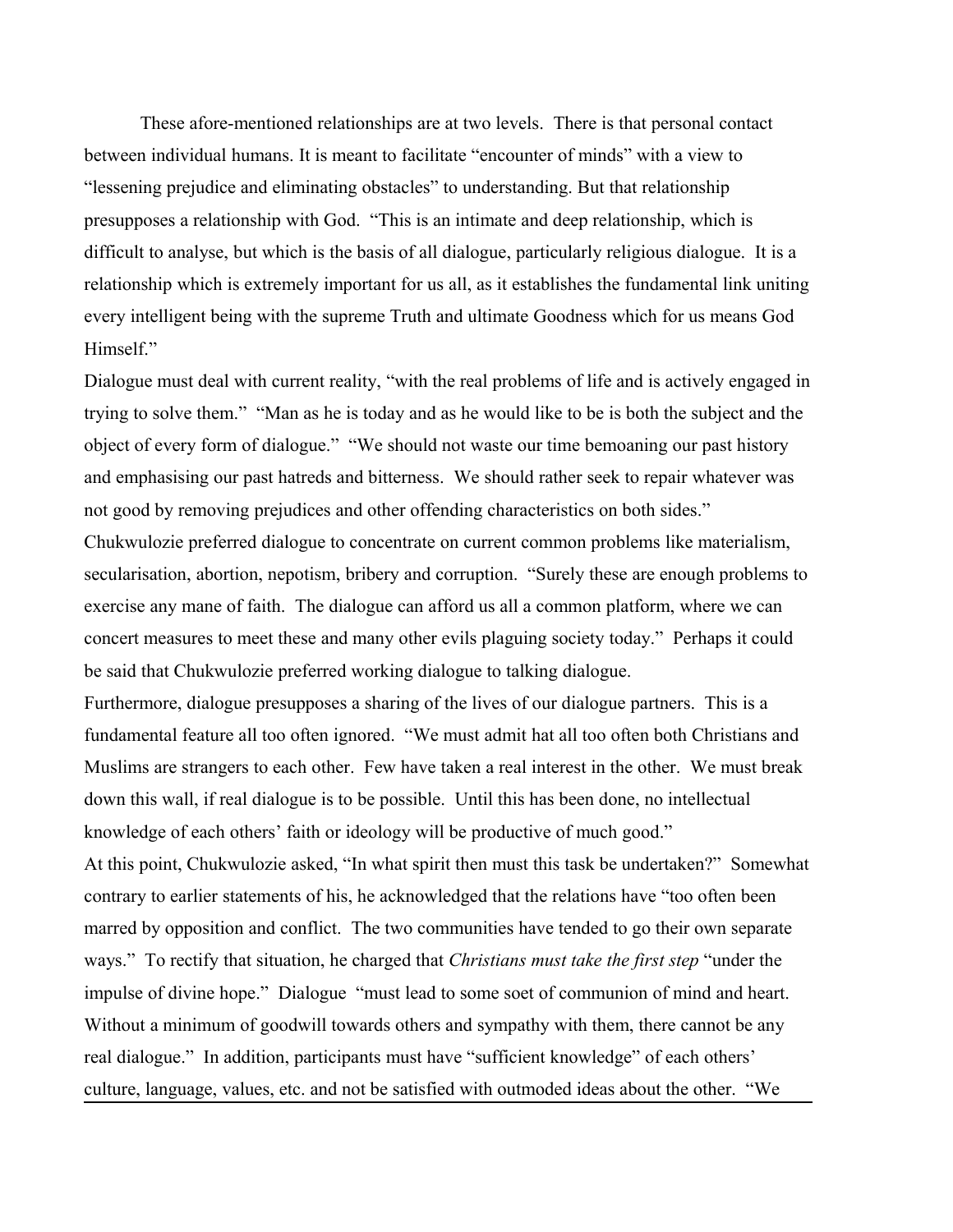ourselves are put out when we meet a well-intentioned Muslim who clings to ideas about Christianity and the Church which we find grotesque. The Muslim is equally pained to discover how little we know about him and that we misinterpret the little we do know." "We must listen to the explanations the Muslim gives us about his faith." "Unless you know these people, you can have no respect for them, and without respect, you can have no sympathy or openness towards them."

Another component to the spirit of dialogue is that all thought of conversion be rejected. Where proselytism has entered in, it is preferable to avoid all semblance of dialogue, for it will end in a stalemate and misunderstanding. Dialogue "is not essentially a means of converting others. Its main purpose is to make us accept, in peace and joy, other people just as they are, so as to help one another to proclaim more perfectly the existence in all mean of that truth and goodness, which God has revealed in His creatures." This is likely to result in "finding that we share certain religious affinities and that to a certain degree we are spiritual cousins, if not yet brothers."

Chukwulozie embraced the spirit of Vatican II with its "sincere respect for those ways of life and conduct, those rules and teachings which, though differing in many particulars, nevertheless often reflect a ray of that Truth which enlightens all men." Yes, there is an "element of risk in all dialogue" from both sides and "there are plenty of people to warn us of the dangers!" Only frankness and respect can see us through.

The paper concluded with the problem of government takeovers of Christian schools and turning them into Muslim institutions. Chukwulozie suggested that it would be "in the interest of peace, justice and fair play between Christians and Muslims" for everyone to "insist on keeping the religious values that existed in each school prior to the take-over." Then he proposed that Christians and Muslims work together to achieve this fair play in the schools.[15](#page-9-0) Since this was more of a Christian than a Muslim problem and, in fact, a problem that *favoured* Muslims, it was not likely that Muslims, for the sake of

dialogue, would be interested in rejecting the advantage offered them. Perhaps that is why the project as a whole never got off the ground. It was almost a foregone conclusion.

<span id="page-9-0"></span><sup>15</sup>V. Chukwulozie, "Christian-Muslim Relationship…."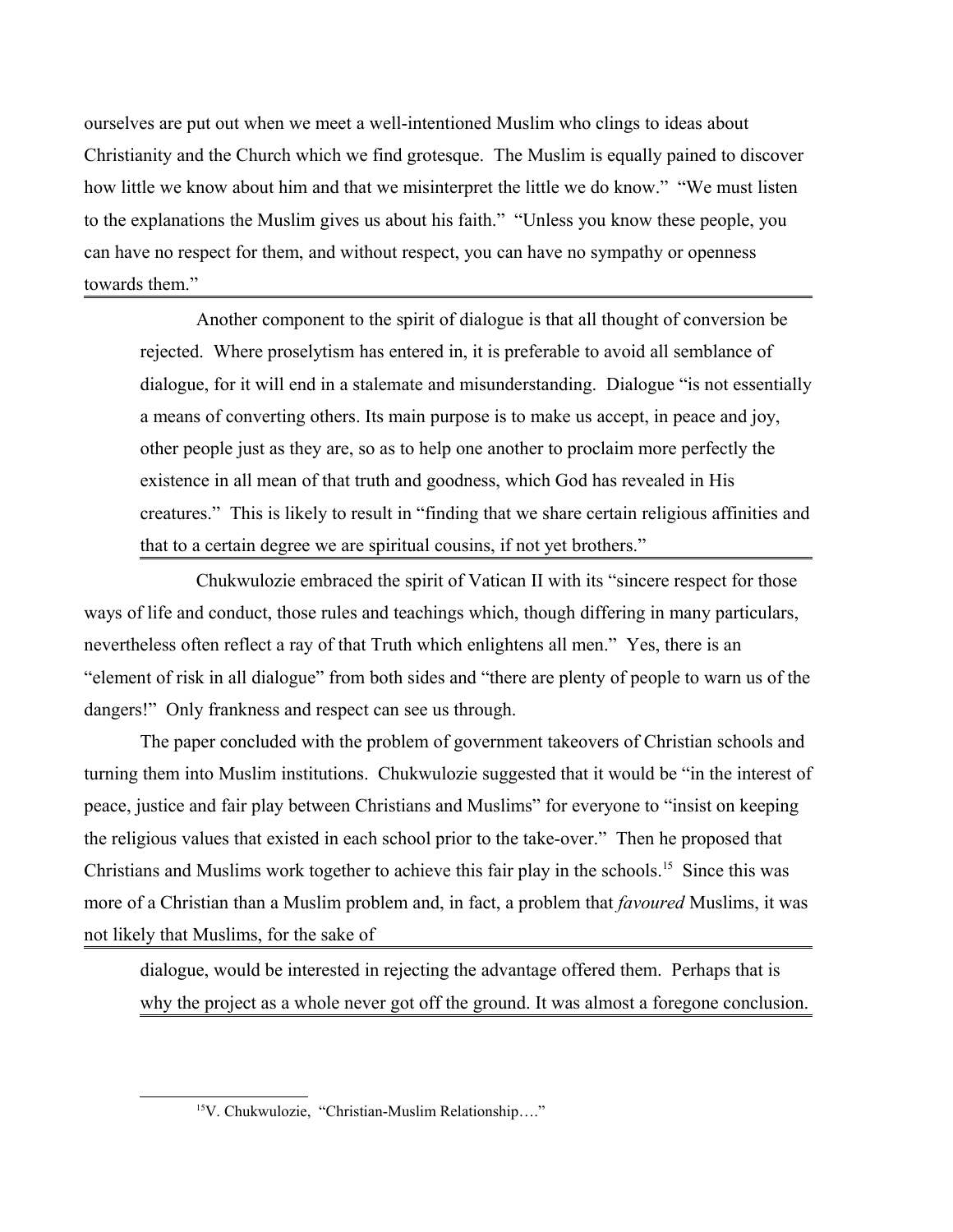In the year that Sabiya expressed his doubts about dialogue, Matthew Kukah affirmed it under the heading "The Imperative of Dialogue with Islam." Let's hear him out:

*For democracy to take roots, the churches must strengthen the bonds of dialogue. So far, Islam has been portrayed in too negative a light. However, as Christians,*  we are called to greater ideals beyond those offered by the fleshpots of political *expediency. It may seem convenient for politicians to went to reinforce the otherness of Muslims or Christians as a means of building up their constituency. This question was well addressed by Professor Adebayo Adedeji, erstwhile Executive Secretary of the Africa Economic Agency. Emphasising the imperative of dialogue,*

He urged Christians and Muslims to form the vanguard together to "save Nigeria from decay and collapse and give its people hope, dignity, integrity and prosperity."<sup>[16](#page-10-0)</sup>

<span id="page-10-1"></span><span id="page-10-0"></span>One of the reasons Nigeria is not moving forward, according to Kukah, is "that there are certain seeming irreconcilable difference which we need to deal with." He sought the answer in dialogue. "Elsewhere in the world, there are great steps in Christian-Muslim dialogue," but that is hardly so in Nigeria. The Catholic Church has moved on to dialogue with other religions, but Nigeria is the only country where the Muslim refused to dialogue with the Pope during his visit in 1962. He warned, "We really need to make progress in this regard as we strive towards a viable polity. And time is not very much on our side." Muslims have moved from negatively rejecting secularism to "talk of Nigeria being a multi-religious state." That may seem like a small step, he suggested, but such moves are really "stepping stones to dialogue."<sup>[17](#page-10-1)</sup> Onaiyekan defined dialogue as "the readiness to allow other have their say and to listen with an open mind." It is "communication which dispels misunderstanding, leads to a recognition of the real differences and to a discovery and appreciation of the areas of agreement." It includes the expectation that "basic differences will remain. The task is to identify and define which differences are indeed basic and which are non-essential and, therefore, negotiable." This process lays the foundation "for cooperation in mutual trust and confidence. The more people lay aside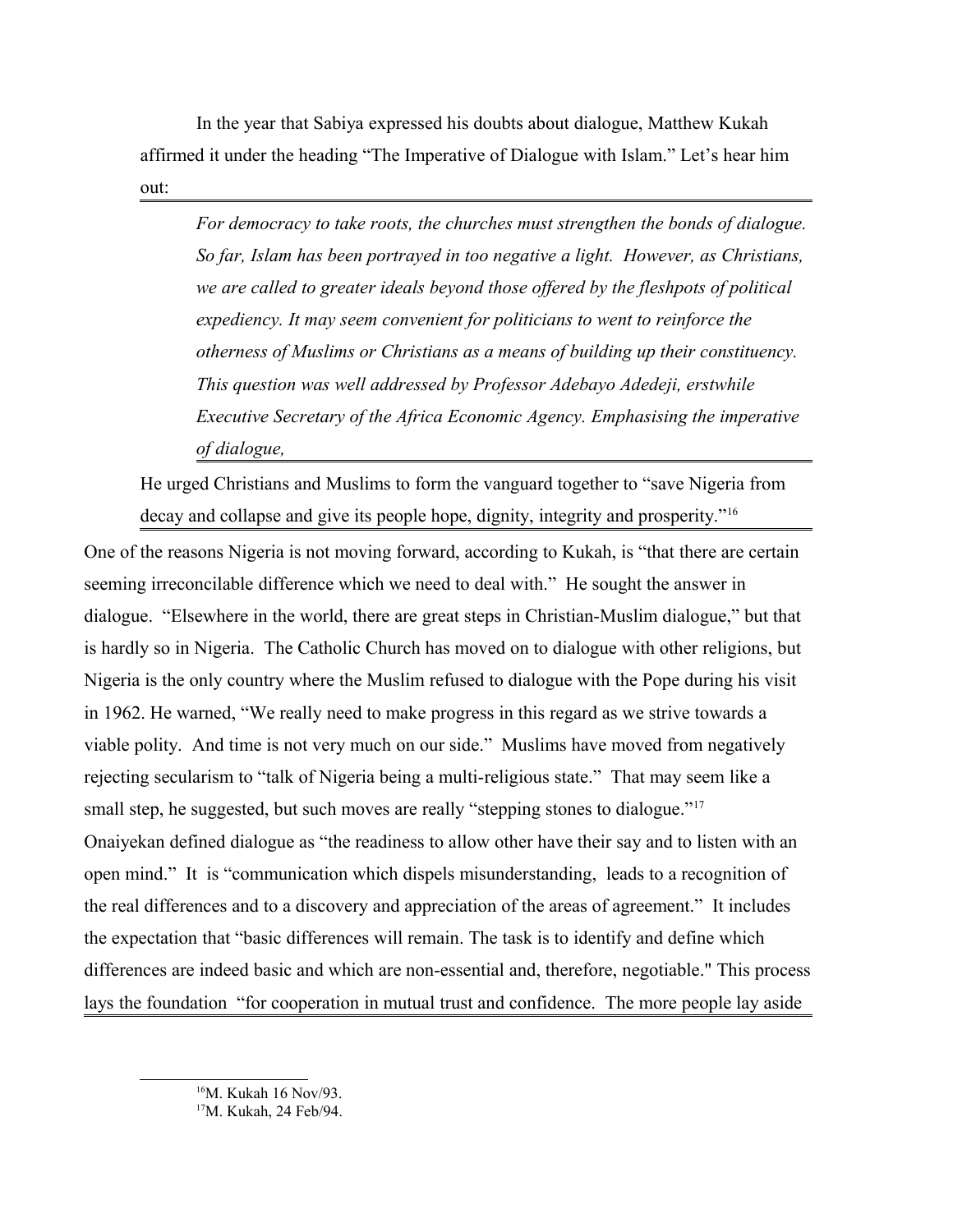needless squabbles and quarrels, the more will they be able to collaborate in making the world a better place."<sup>[18](#page-11-0)</sup>

Also in the same year, B. S. Wadumbiya of the College of Education, Hong, Adamawa State, affirmed that, "above all"—in other words, very important—

*there is great need for open amicable opportunity for serious dialogue between the tope leaders of the two religions. Such dialogue will aim at arriving at mutual understanding and not that of disapproving each other's belief or faith practices. It is not to judge or evaluate the faith of one's partner, but, rather, to clarify and state positions. It is to understand and be understood, but not to gain a victory or win points. Such a dialogue*  does not require to underplay differences or dilute them. Participants must be honest *partners that can speak out of deep conviction and commitment. They should be people of scholarship and self-knowledge. Such dialogue may bring about the development of a*  spirit of acceptance of differences as a desirable goal. Dialogue can bear witness that *religion has a stake in society, that it is a relevant and powerful force for social*  betterment. The common moral and social attitudes of religious groups must result in a *complete religio-political partnership. The abolition of religious misunderstanding is a necessary precondition of an existential partnership in a pressing problem of our country.* 

*A number of things could be discussed through such dialogue, e.g. constitutionality or what is a secular state? How can we fight for human rights, against poverty and all forms of prejudice and inequality? All along our problem has been lack of communication between the two faiths. A famous humourist described this situation as "knowing so many things that aren't so." It is also said, "for that which makes you in my eyes a Muslim, makes me in your eyes a Christian." Dialogue can enable us to work together toward "perfecting this our country, Nigeria, under the Kingdom of the Almighty God.[19](#page-11-1)*

Speakers at the conference convened by Jacob Olupona dealt extensively with various ideas about dialogue. It was a unique conference in that it was not dominated by the usual clerical class. Instead, professionals from other fields formed the majority—economists,

<span id="page-11-0"></span><sup>18</sup>J. Onaiyekan, 1985, pp. 5-6.

<span id="page-11-1"></span><sup>19</sup>B. Wadumbiya, 28 July/93, pp. 23-25.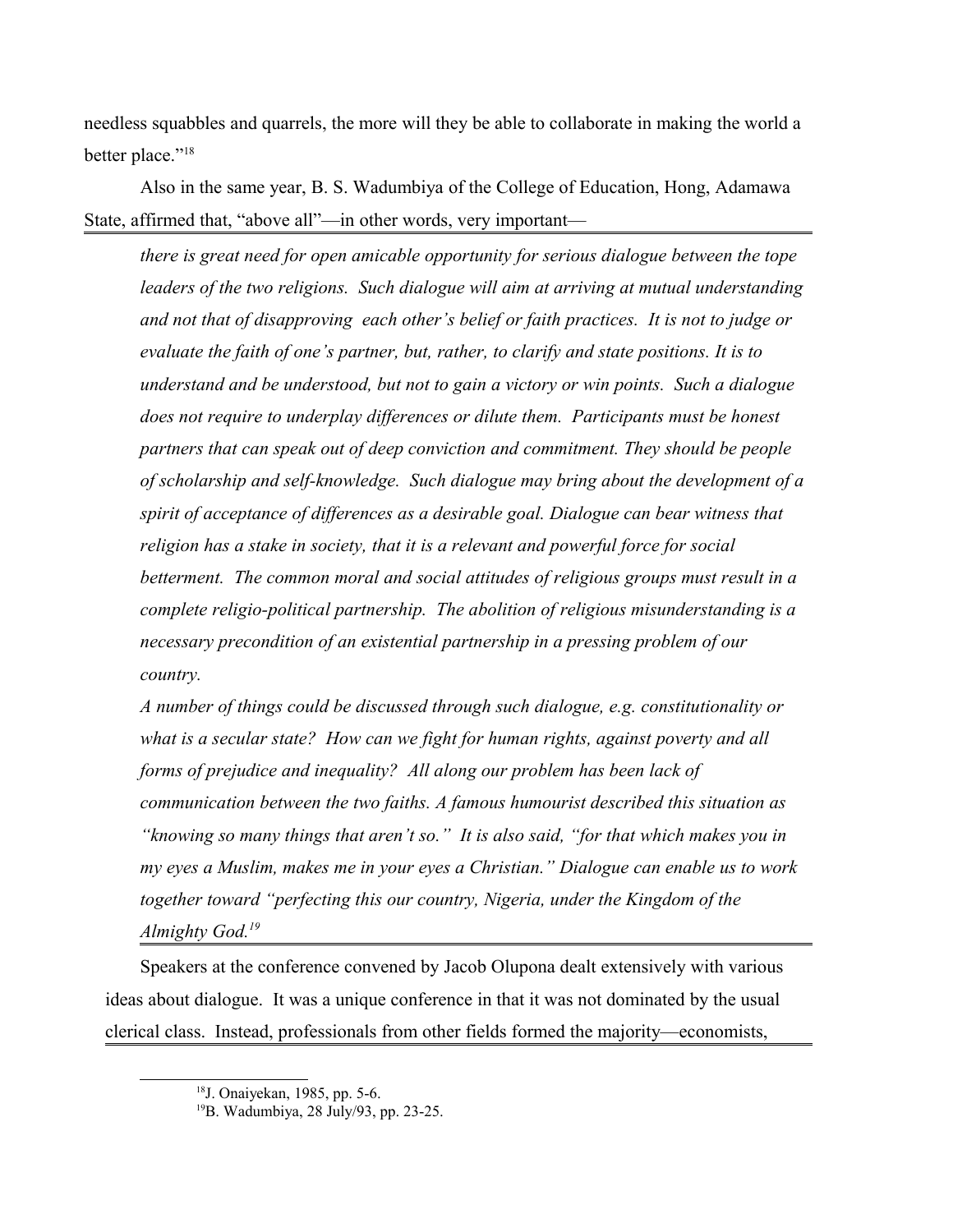sociologists, linguists, political scientists, lawyers—, so that there emerged a much wider range of opinions with their consequently wider ramifications.

Starting off with Olupona himself, he described traditional dialogue as nothing more than an academic exercise by clerics, who get together to discuss religious and theological issues. These occasions are usually devoid of openness to each other. They are based on a reductionist view of the scope of religion that excludes "most of the relevant constituencies in our national life" and the main actors in other fields of endeavour. We need to involve specialties such as history, politics, economics and law. His conference was an embodiment of this insight in that it included a majority of non-clerics.

Olupona's second consideration was the already oft-mentioned "practical aspect" of dialogue. Yes, it must include trans-religious discussions at every level, but also "joint participation of different religious organisations in social services and economic development as a symbolic expression of common concern for the freedom, dignity, social and moral growth of all people." He may not be quite true to his own vision by his apparent restriction to "religious organisations." Why this restriction? And why mere "symbolic expression," when the need is for actual, real expression?

Olupona appears to have regarded inter-religious borrowing and adaptation as an aspect of dialogue. He recognized that it was taking place "without necessarily showing any sign of syncretism." Christians adopt and adapt the Muslim tradition of pilgrimage. Muslims copy and adapt Christian songs. Such adaptations in themselves can be considered quite trivial, $^{20}$  $^{20}$  $^{20}$ but they *can* degenerate into more serious cases that may be considered syncretistic, that is, combining two antithetical perspectives into a new unity, but one that inevitably contains serious tension. This was a conference of mostly Yorubas who, by their own confession, easily succumb to syncretism, as even a conference speaker admitted and detailed $^{21}$  $^{21}$  $^{21}$ 

A more blatant example of such syncretism was the lecture by His Royal Highness, the Olufi of Gbongan, Dr. S. Babayemi, formerly Research Professor at the Institute of African Studies of the University of Ibadan. He declared, "I make bold to say that now I am a Christian, a Muslim and a worshipper of Ogun, Obatala and other traditional deities. That is the essence of being Oba, the essence of preserving and promoting inter-religious dialogue

<span id="page-12-1"></span><span id="page-12-0"></span> $2^{20}$ J. Olupona, 1992, pp. 2-6.

<sup>&</sup>lt;sup>21</sup>J. Boer, 2004, vol. 3, pp. 66-68, 82, note 12. See also J. Boer, 1992, p. 120. See also ch. 3 of this volume, p. xxxx R. D. Abubakre, 1992, pp. 124-125.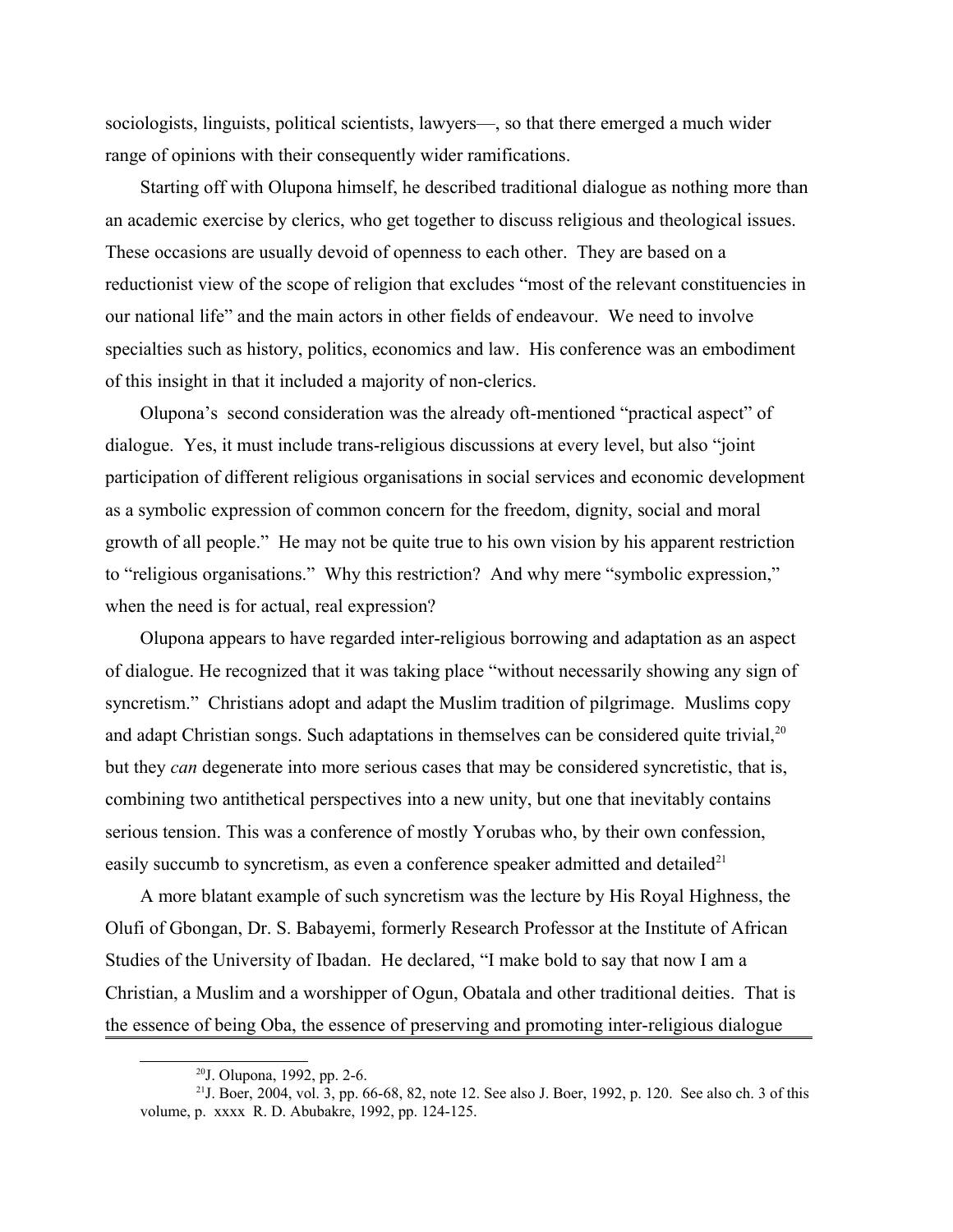Yoruba style." He described the Yoruba style of religious toleration as "the earliest form of secularism of the state in Nigeria." The Yoruba chiefs or *Obas* participate "actively and piously in the worship of God Almighty in the shrines, in the mosques and in the churches." They also "actively protect the interest of all the religious groups and constantly seek their involvement in efforts at ensuring economic, social and political order in the domain through prayers, sacrifices and fasting." Part of that approach is the Obas' function to foster dialogue. "Traditional rulers have a responsibility to this nation in enhancing interreligious dialogue. We in Yorubaland have long recognized this responsibility and have been most active in promoting religious harmony, freedom and tolerance." "Ours," the Oba boasted, "as you will readily acknowledge, is the best guarantee against the eruption of fratricide. It is this approach that I recommend to this conference to examine with the possibility of its adoption by the government and its extension to those parts of Nigeria where traditional rulers would seem to be sitting on a keg of gunpowder which could explode without a warning and over which they do not seem to have any control."<sup>[22](#page-13-0)</sup> Olabiyi Yai, author of the Postscript to the report, described the above presentation as a "model in ecumenical academic discourse."[23](#page-13-1) I suspect that at least some non-Yoruba Christians and Muslims must have cringed at the Oba's statement and even more at Yai for dubbing it a "model." When dialogue is discussed, fusion is usually far from anyone's mind, at least, in Nigeria. As Olupona put it, "It is not the purpose of interfaith dialogue to seek to displace or absorb other's religions by ours."<sup>[24](#page-13-2)</sup> But I do laud the pluralism component of the Oba's presentation. Whether that could be retained in the Yoruba environment without the syncretism, I am not sure.<sup>[25](#page-13-3)</sup>

Emmanuel Oyelade, a Yoruba Christian student of Islam, without using the term, argued that syncretism is widespread throughout Nigeria and Africa, not just among the Yoruba. He affirmed the "desire of Africans to cherish and uphold their cultural heritages," but I detect a confusion here in the relation between religion and culture. Just how does Oyelade see that relationship? He seemed to almost identify them. The confusion does not

<span id="page-13-0"></span><sup>22</sup>S. Babayemi, 1992, pp. 199-200.

<span id="page-13-1"></span><sup>23</sup>O. Yai, 1992, p. ix.

<span id="page-13-3"></span><span id="page-13-2"></span><sup>24</sup>J. Olupona, 1992, p. 5.

 $25$ There is at least one model of neutral pluralism that requires neither secularism nor syncretism. I refer to the Dutch model, one that has recently been accorded high international accolades and that is based on the Christian-inspired pluralism of Abraham Kuyper (H. ten Napel, "*Het Dooyeweerd-Kabinet: DeOoverheidsvisie van het Kabinet Balkenende," Beweging,* Summer, 2007, pp. 5-9).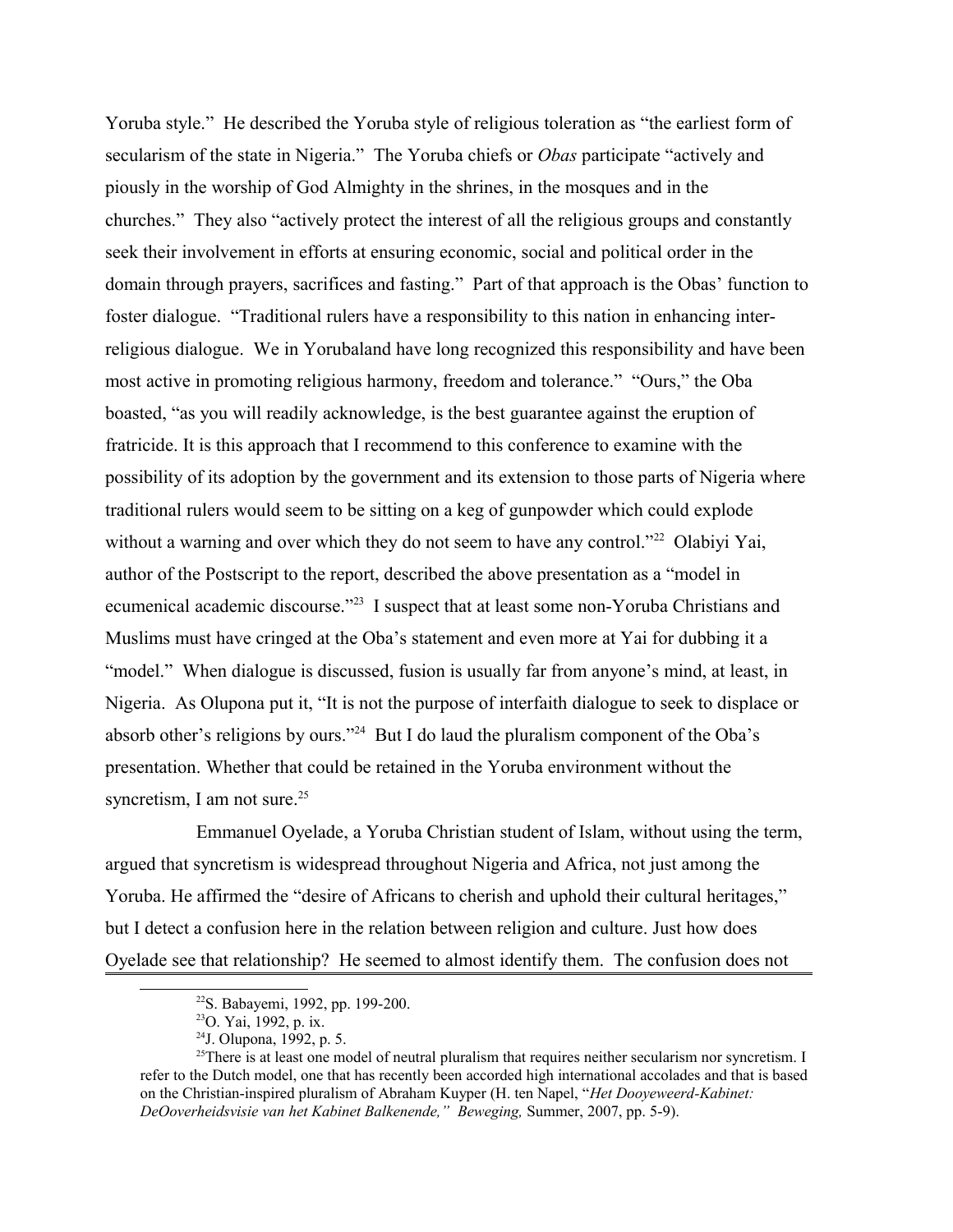clear up any with what followed: "This is important because both Islam and Christianity see them as unbelievers who do not count for much good. This is unjust. God is the Lord and King of all mankind in spite of their religious differences." Is this lack of clarity leading Oyelade towards a vague undefined syncretism? He favoured us with a free translation of the following significant Yoruba lyric:

*We shall observe our family rituals. Islam does not, O, yes! Islam does not stop us from observing our ritual rites. Christianity does not, O, yes! Christianity does not stop us from observing our ritual rites. We shall observe our family rituals.[26](#page-14-0)*

Ikenga-Metuh, a Catholic theologian, was concerned with the question how Nigeria's three major religions can "contribute towards minimizing the dangers of conflict and promote the cause of peace." His solution was: "The greatest contribution religion can make to peace is discovering and harnessing the motivations in all religious traditions for promoting peace and taking stock and putting together all its powers and resources for the promotion of peace." He repeated the popular truism that any attempt at imposing a specific religion on the people "will bread disharmony and threaten the cause of peace. The only road to harmony and peace in a pluralistic society is the path of dialogue." Due to the tension, dialogue was more necessary than ever. This could be done through education at different educational levels, where people would be taught to "know about and respect other people's faith." He also recommended the FG-initiated pre-NIREC Consultative Council of Religious Leaders to advise government on matters that have religious implications." However, it needed greater autonomy than the government allowed it. He also proposed a "Panel of Experts on Interreligious Affairs" that was to "be a standing committee, which should meet regularly to ensure smooth inter-faith relationships to pre-empt inter-faith conflicts." "Dialogue," Ikenga-Metuh concluded, "breaks down preconceived notions and artificial barriers among religions. Solidarity and common action will minimize the sufferings and misery of the people and bring joy and peace to all."<sup>[27](#page-14-1)</sup>

<span id="page-14-0"></span><sup>26</sup>E. Oyelade, 1992, pp. 189, 178-179.

<span id="page-14-1"></span><sup>27</sup>E. Ikenga-Metuh, 1992, pp. 12–19.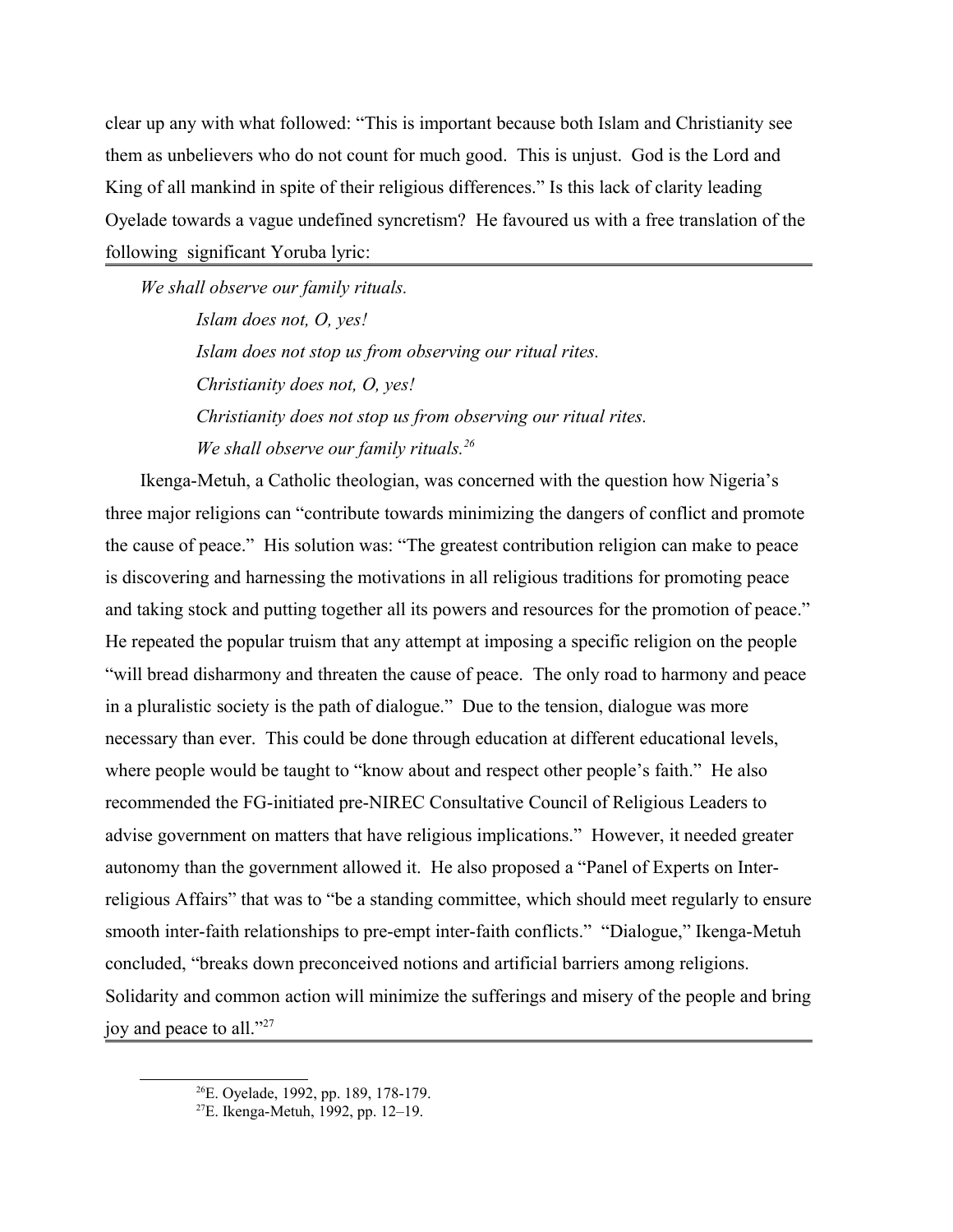Danjuma Byang advised that in dialogue situations, the participants should be orthodox in their religion. They would emphasize only the positive teachings of their own religion without attacking the teachings of the other. Such programmes should be organized at the national level and could be televised. He held up the example of the published dialogue by the Christian David Shenk and the Muslim Badru Kateregga.<sup>[28](#page-15-0)</sup> He also approved of the method used by the Christian Josh MacDowell, an American apologist, and the South African Muslim apologist Amhed Deedat. These gentlemen went further than Shenk and Kateregga in that they also "trtied to resolve the misunderstandings of the adherents of the two faiths have about each other's." In both cases the audience was placed in a position where they could make their own judgement. "This practice is very good."<sup>[29](#page-15-1)</sup>

Habila Istifanus is known to us from Volume 7. More so than most Christians, he had a positive attitude towards Muslims and frequently urged Christians to listen to them. It was natural for him to engage in dialogue and to encourage the same for others. During his years with the Jos office of ICS, he started a "Christians-Muslims Dialogue Programme". In his own words:

# **Christian – Muslim Dialogue Programme**

*Christian-Muslim Dialogue is another special programme initiated with an aim of neutralizing all forms of uprising or conflict in Nigeria that has religious backing. The organ through competent and careful hands of ICD staff liaise with CD officers to map out communities with these uprising to interact with them towards neutralizing these differences. This special arm through dialogue and seminar will widen the understanding of the conflicting communities towards peaceful co-existence and make them take initiative and be creative to develop themselves.*

*This organ or forum will preach the fact that individuals in a given community should socialize together and share ideas on all economic, commercial, social and political issues towards developing their environments. The following objectives have been carefully framed to help our teeming rural* populations in their different religious faiths to harmoniously work together towards improving their rural lives. The programmes are as follows:

<span id="page-15-0"></span><sup>&</sup>lt;sup>28</sup>B. Kateregga and D. Shenk, 1997.

<span id="page-15-1"></span><sup>29</sup>D. Byang, 1988, pp. 102-103.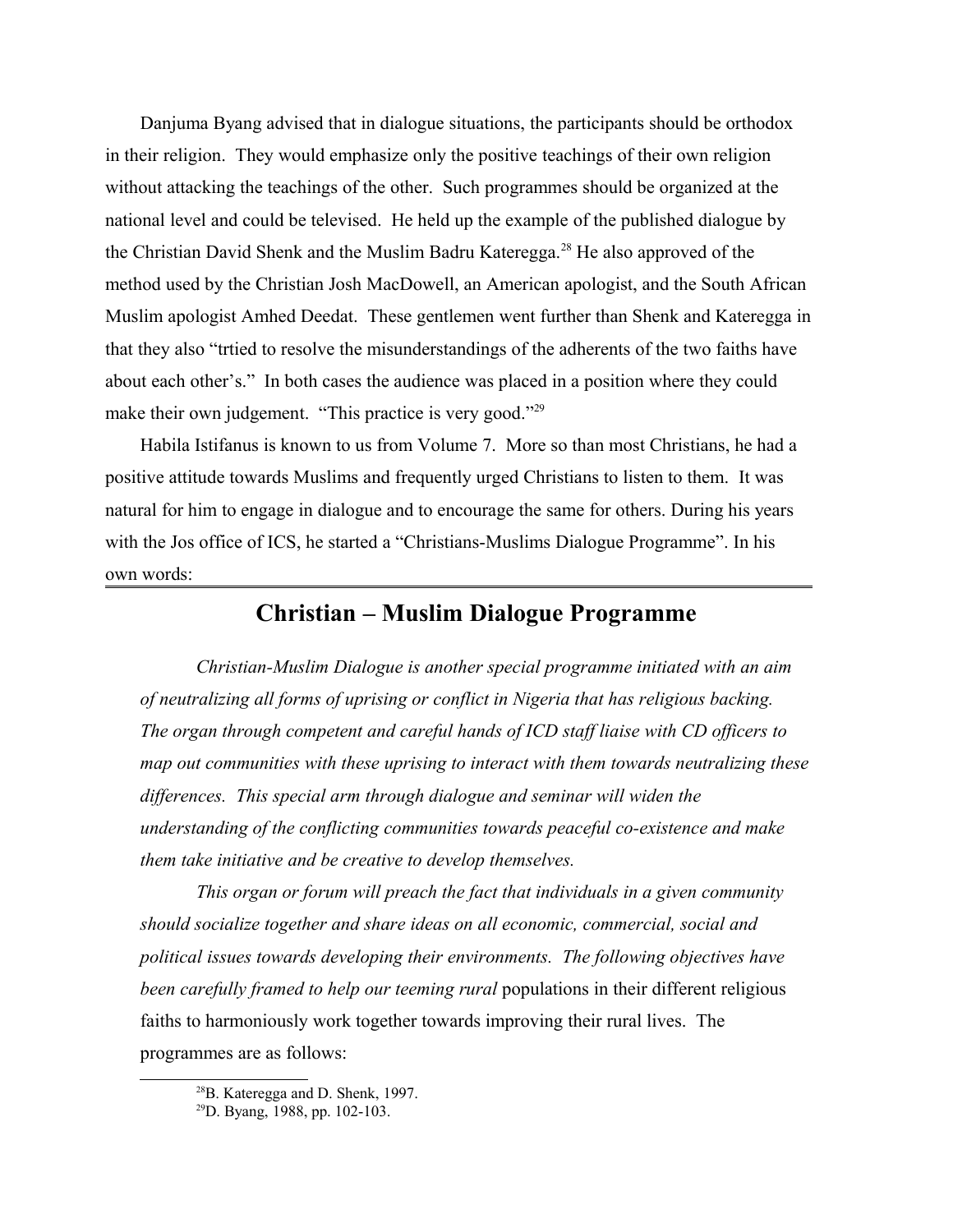## *Christian-Muslim Dialogue Action Plan*

| Program               | Prospect             | Activities | How     | Who           | When          |
|-----------------------|----------------------|------------|---------|---------------|---------------|
| Public enlightenment  | To enlighten church  | Discussion | Seminar | C.D. officer  | $Feb - April$ |
| services in all zones | elders and workers   | and        |         | and resource  | 1998          |
|                       | on the importance of | Dialogue   |         | persons       |               |
|                       | dialogue with        |            |         |               |               |
|                       | <b>Muslims</b>       |            |         |               |               |
| Enlightenment         | To enlighten both    | $-DO-$     | $-DO-$  | C.D.          | June-July     |
| programmes in the     | Christians and       |            |         | officers.     | 1998          |
| four zones            | <b>Muslims</b>       |            |         | Christian and |               |
|                       |                      |            |         | Muslim        |               |
|                       |                      |            |         | elders        |               |
| National Conference   | To enlighten         | $-DO-$     | $-DO-$  | $-DO-$        | $Oct - Dec$   |
|                       | Christians and       |            |         |               | 1998          |
|                       | Muslims within       |            |         |               |               |
|                       | Northern Nigeria     |            |         |               |               |

By Pastor Linus Bapman

# The Vision of Christian-Muslim Dialogue

# Habila M. Istifanus

*The desire to start a program that would bring Christians and Muslims into dialogue for peaceful coexistence grew stronger and stronger for many years. Within a certain period of time it was dying down as there were no funds to make it a reality. But the challenge continued to strike every now and then as I was confronted with daily misunderstandings between Christians and Muslims. Most of the time these resulted in serious crises and sometimes even terrible catastrophes. In 1994 I came into contact with a group of young boys whose lives were made miserable by the Maitatsine riot of Yola and the Bauchi riots. One evening as a social gathering, as if they had planned to talk to me, they all came up to me at once. After introducing myself as a staff of ICS Jos, they said to me, "Can't an organization like yours do something to bring Christians and Muslims together for mutual understanding?" After I observed the seriousness on their faces, I was able to imagine what prompted them, to speak to me in that way. I noticed there was a genuine desire for peace.*

*Towards the end of 1994 I started making contacts with individuals and organizations to find out if we could be given moral support to organize seminars and workshops. We could publish the results and distribute pamphlets that will promote peace, understanding and openness between Christians and Muslims.*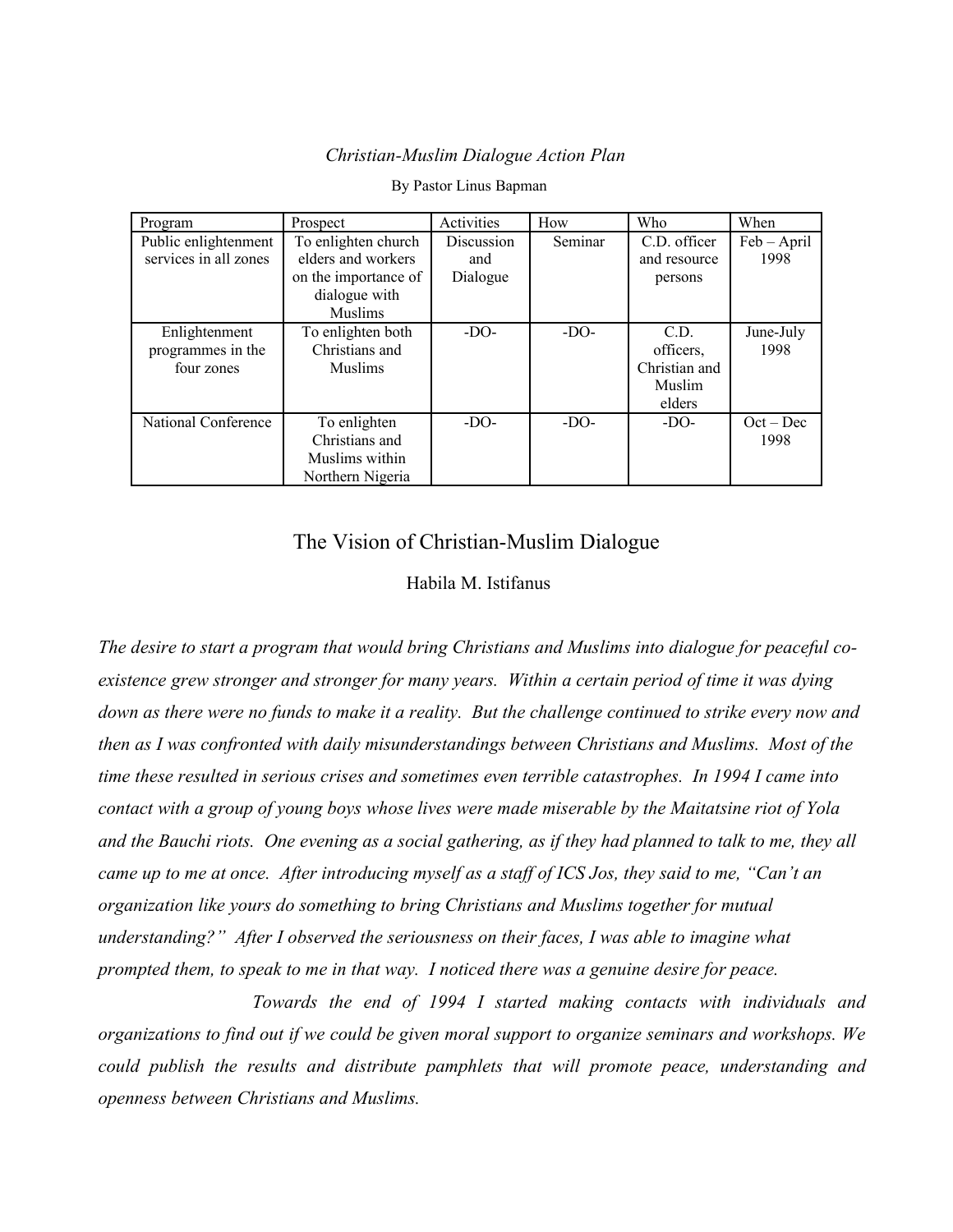*From the ICS Board the approval was not difficult. The Chairman, Hon. I.S. Gofwen, was even happy and proud to identify himself with such a move to promote peace.*

*We had planned to go straight into organizing dialogue sessions with the Muslims. However, because of some reactions from certain individuals from the Christian circle, we felt the need to first start an enlightenment seminar with the Christians to open their eyes to the need for such a programme. One of the Christians who happened to be my classmate while in college, an open minded person met me at Bauchi Road motor park, stopped me and asked, "I heard that you people are going into dialogue with the Muslims; kun hauka ne? (Are you crazy?) What has darkness got to do with light?" He demanded an answer from me promptly. I was able to answer right away that the responsibility of the light is to shine in the darkness.*

*So this very effort is intended to enlighten Christians and the general public to see the need for relating more positively to the Muslims. It is really an eye opener.[30](#page-17-0)*

At the 1995 Second International Conference held in Miango, Emmanuel Oyelade at whose feet I sat back in Ibadan in 1967 under the auspices of PROCMURA, formerly known as IAP or Islam in Africa Project, wanted to carry his spiritual proposals discussed in Chapter 3 to a higher and broader level. To this end he presented a novel challenge to the conference about joint prayer meetings. In the context of his talk on forgiveness I referred to, he advised:

*It is only with a forgiving spirit that Christians and Muslims can come together for prayers in order to solve oth national and international issues. Such prayer meetings should be well publicized through the media. The forgiving spirit will spread faszter if church prayer requests include the welfare of people of other faiths. Experiences in Africa have shown athat the welfare of others ensures our own welfare. The insecurity of others threatens our own security. The function of the Holy Spirit should be seen not only as church-centred, but also as society-centred. The Holy Spirit that breaks the resistance in hearts of Christians can also break the resistance in the hearts of our Muslim neighbours. He should therefore be invited through prayer to spread the love of God into all human hearts, not only in the church.[31](#page-17-1)*

<span id="page-17-0"></span><sup>30</sup>H. Istifanus, 1998, pp. 18-19.

<span id="page-17-1"></span><sup>31</sup>E. Oyelade, 1995, p. 91.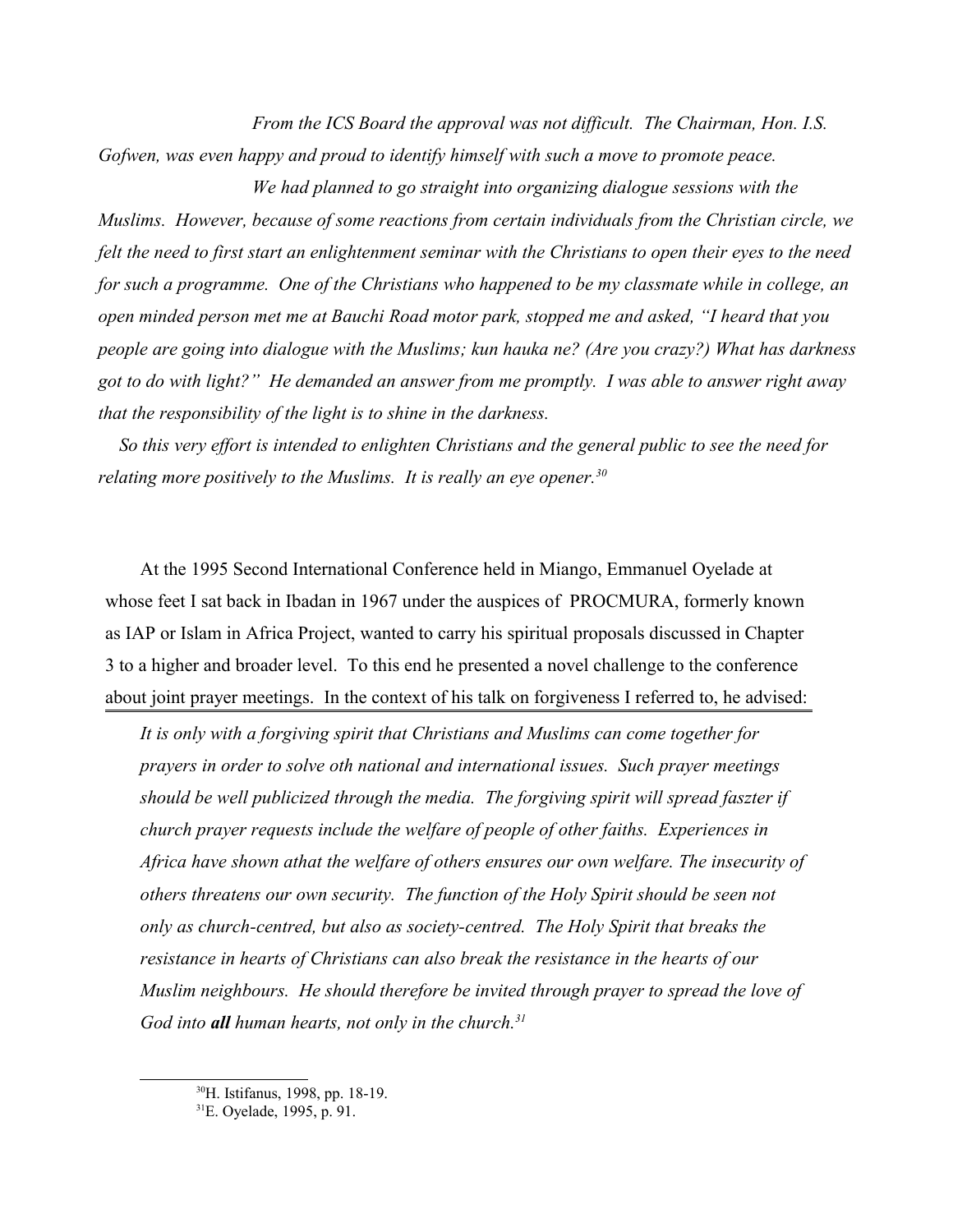## *DOCUMENT 2*

#### **HIV as a Focus for Dialogical Action**

xxxx

#### **Jan H. Boer**

#### **2008**

One specific area in which practical dialogue is already taking place extensively is that of HIV/AIDS education and prevention. Kaine Nwashili was/is National Director of the Inter-faith HIV/AIDS Council of Nigeria. In that capacity he presented a lecture entitled, "Building an Interfaith Coalition Against HIV/AIDS: A Nigerian Experience," at a round table event on "The Role of Religious Leaders and Faith-based Organizations in the Fight Against HIV/AIDS" organized in the framework of the International Congress on the Dialogue of Civilisations, Religions and Cultures, held in Abuja in 2003. The name and definition of the organization are "Inter-faith HIV/AIDS Council of Nigeria" and it works as an "interfaith group offering its services to the faith community in Nigeria." I reproduce sections of Nwashili's speech to clarify this programme of dialogue in action involving Christians of all stripes and Muslims, all at the highest leadership levels. You will recognize some of the names.

# *Background/History*

*On 16 April, 2002, leaders of the Christian Association of Nigeria, The Supreme Council for Islamic Affairs of Nigeria and the Christian Health Association of Nigeria were convened by The Balm In Gilead to begin a discussion on how the faith community could begin to respond to the challenges of the HIV/AIDS pandemic in the country. The meeting was held at the Shehu Musa Yar'adua Centre in Abuja.*

*At that historic gathering of Muslim and Christian leaders to address HIV/AIDS issues, Dr. Lateef Adegbite, Secretary General of the Supreme Council for Islamic Affairs, and Archbishop John Onaiyekan, President of the Catholic Bishops Conference of Nigeria,[32](#page-18-0) endorsed a partnership with The Balm In* 

<span id="page-18-0"></span><sup>&</sup>lt;sup>32</sup>In July, 2007, Onaiyekan was elected National Chairman of CAN as well.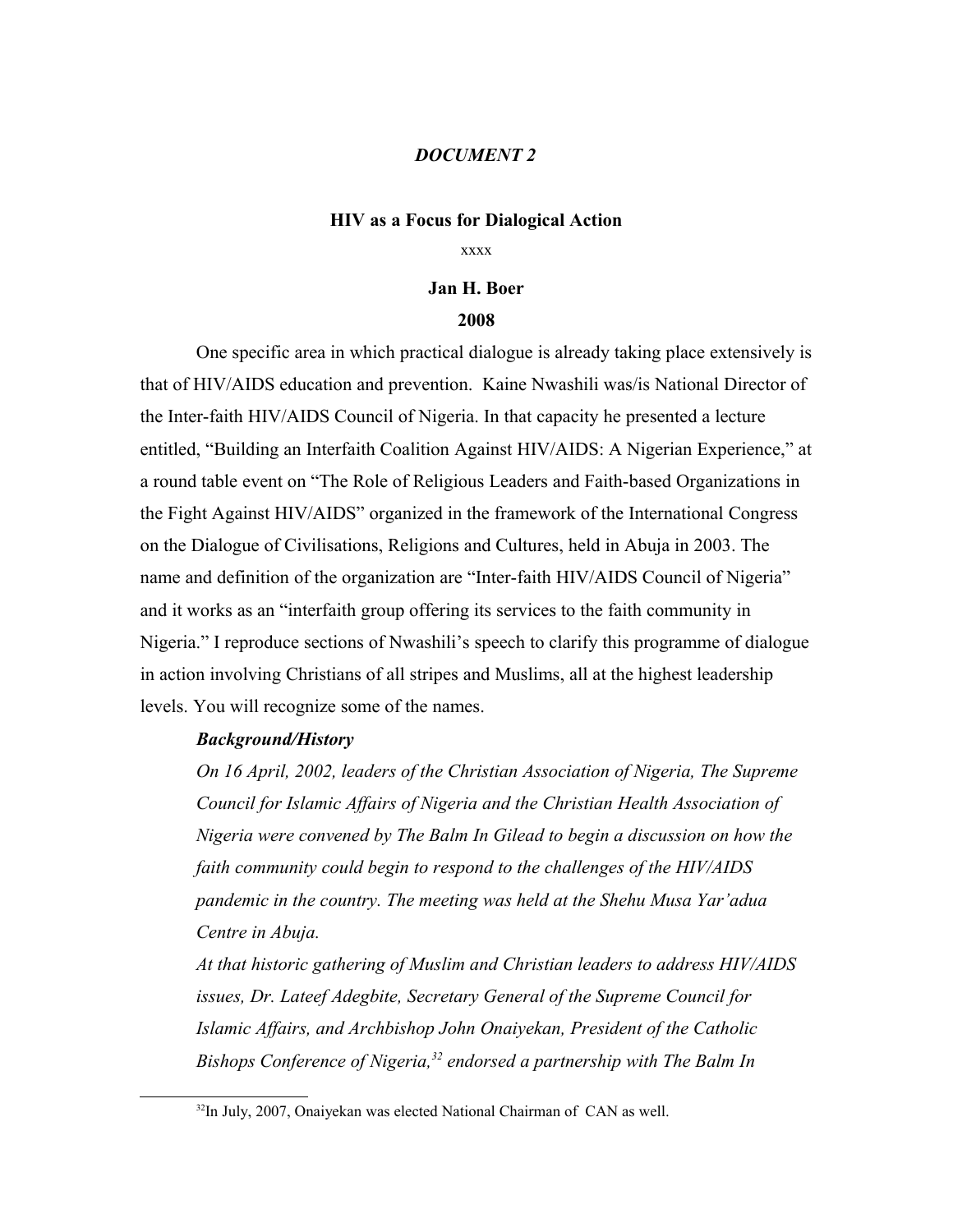*Gilead to fight HIV/AIDS in Nigeria. They thanked the organisation for building a bridge for Muslims and Christians to join hands as brothers and sisters working together to secure the future of the country.*

*A unanimous decision was reached by the leadership to establish a joint council of Christians and Muslims to be the leading partner with The Balm In Gilead to address HIV/AIDS issues in the country. The Inter-faith HIV/AIDS Council of Nigeria was conceived and endorsed by the highest levels of both the Christian and Muslim political structures to address the challenges of HIV/AIDS throughout the Christian and Muslim communities across the country with a Declaration of Unity from the Christian and Muslim communities to address the problems associated with HIV/AIDS.*

# *Project Summary:*

*The Interfaith HIV/AIDS Council of Nigeria is committed to building the capacity of the faith community in Nigeria and to facilitating the establishment of a systematic HIV/AIDS service delivery mechanism throughout the country, which will operate via local churches and mosques.*

*The Interfaith HIV/AIDS Council of Nigeria is providing training and coordination advocacy and technical assistance to churches and mosques to provide HIV/AIDS education intervention that prevent mother-to-childtransmission, voluntary counselling and testing programmes, care and support for people living with HIV/AIDS and their family members, including orphans affected by HIV/AIDS in both urban and rural communities.*

#### **Organisational objectives of the Council**

- *1. To bring the two major religious groups (Christians and Muslims) together to present a common front in the fight against HIV/AIDS.*
- *2. To establish and maintain the pre-eminence of quality capacity building among the faith groups in addressing the problem of HIV/AIDS.*
- *3. To advocate for the rights of people living with and those affected by HIV/AIDS in Nigeria.*
- *4. To collaborate with governments and NGOs in the prevention and control of*